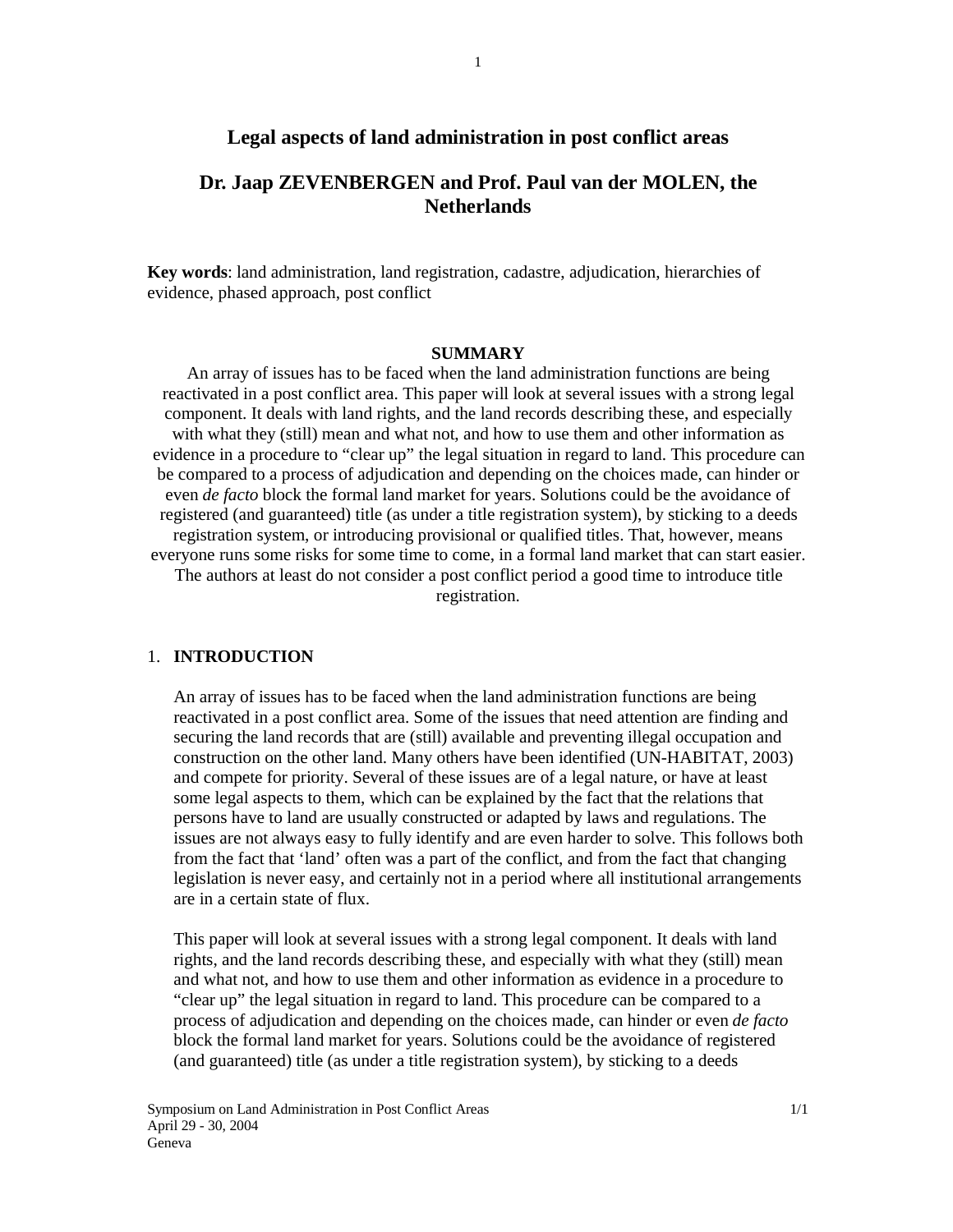registration system, or introducing provisional or qualified titles. That, however, means everyone runs some risks for some time to come, in a formal land market that can start easier. The authors at least do not consider a post conflict period a good time to introduce title registration.

A part of the problems that are likely to be encountered are not specific to post conflict areas, but can be found in many developing and/or transition countries. However, in dealing with them in a post conflict situation, one should clearly keep the special post conflict issues constantly in mind.

## 2. **LAND BEFORE AND DURING THE CONFLICT**

Although differences occur between different post conflict areas, there are always issues related to land of importance in the area. Land rights are unlikely to have been accessible more or less equally to all people in the area. Especially when the area is inhabited by two or more distinct groups, differences occur in the way they have access to (governmental or common) land, in their position on the land market and in the formality and/or legality of their activities related to land. In addition to the 'formal' institutions run by the dominant group, other institutions might be used by members of other groups (and even of the dominant group). This can be recognized customary institutions, like tribal chiefs and elders, but can also informal or parallel structures, which might be part of a wider 'shadow' economy and/or administration. Furthermore there might even be people whose interests in land are outside any institutional framework, based on actual possession and/or family tradition.

People might have ignored the 'formal' institutions for a variety of reasons like:

- illegality of the transaction under (discriminatory) legislation
- illegality of the subdivision under the applicable land use regulation
- differences between the intestate inheritance rules and customary or religious rule
- avoiding (inheritance or transfer) taxes
- avoiding expensive and/or time-consuming bureaucracy

These reasons as such are not only found in post conflict areas, but in many other places around the world as well, as for instance Dale and McLaughlin (1999, p. 130) observe: "In many countries there are examples where inheritance has not been registered or where dealings that are not officially recognized have informally been carried out –for instance the leasing of land in areas where bureaucratic controls make formalization difficult or where the State does not officially recognize leasehold tenure." However, in post conflict areas there is often a history of forbidding or discouraging transactions between members of different groups, both by law and in practice.

Such practices are likely to increase during periods building up to the conflict, and depending on the type and duration of the conflict, also during the conflict period. Either by applying discriminatory legislation, or applying legislation in a discriminatory way, members of the dominant group are brought in better positions than members of other groups. The effects might be increased by discriminatory practices in other areas of public administration (like privatization of housing to those who lease it or work for a certain (state) company), as well as by people leaving or fleeing from the area, or not being able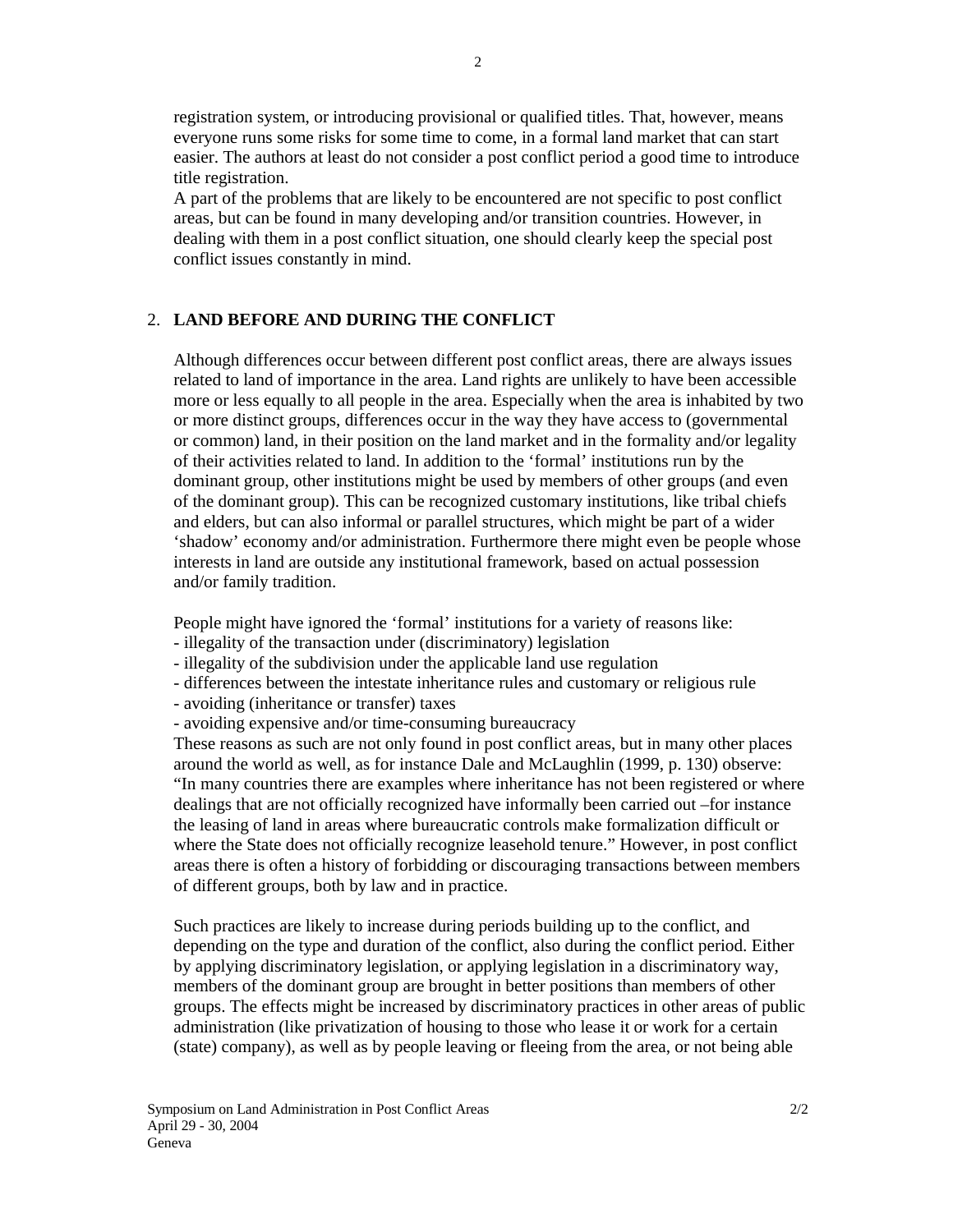to travel (safely) to the centers of 'formal' power in the area.

All of this means that the land records relating to such periods, as well as the ones from immediately after the conflict, should be examined with a healthy suspicion. In addition to all the complications described before, there could even be outright alteration or manipulation of the records as such. Examples of manipulation include:

- unusual numbers of transactions of a certain type in a short time, or even on the same day

- transfers between members of different groups in the conflict

- transfers from public, common or communal properties to private persons, often in the form of privatization

- periods without, or with few, transfers, which might indicate that certain parts of the transaction records have been removed (e.g. pages taken out)

- a lack of transfers, esp. when the overview data showing the situation just prior to the conflict is missing, and/or a new group has come to power.

## 3. **LAND RECORDS**

Even though the land records do not mean everything, as is and will be discussed further in this paper, it is critical in the immediate post conflict period to find the land records (registry, cadastre, maps, possession lists, survey field records, text and graphic, digital backups, paper plans). These land records can contain information that is in the interest of some parties, as well as information that is not in the interest of other parties. A dominant group losing power over an area might want to remove the land records with them when they withdraw, in order to have proof of the land rights situation, usually beneficial to them, which existed just before they withdrew from the area. They may also want to destroy earlier information from before their group was the major beneficiary of the system. Furthermore they might want to destroy copies of the up-to-date information to prevent the incoming group from being able to return to normality in land issues very quickly.

The group taking control immediately after the withdrawal of the previously dominant group might want to destroy the information on the situation just before their arrival, which information was beneficial to the previous group. They might want to preserve older data from an earlier period, which data is beneficial to them. They also might want to alter the records they find in the land administration system in favor of their group. Such alteration may even be based on 'instant' tribunals, or on information coming from previously informal and/or parallel structures to government. Exiled or underground staff with appropriate skills might quickly take over the offices and land records, and either prevent abuse of the land records as much as possible, or actually be instrumental in changing the records to suit their purposes. Finally the land records can be threatened by destruction, usually through burning down the buildings they are kept in (either at random or as planned violence)

When possible the land records should be secured, and either moved to a safe place, be guarded, or be copied/scanned. Strategies how to locate, secure, value, computerize and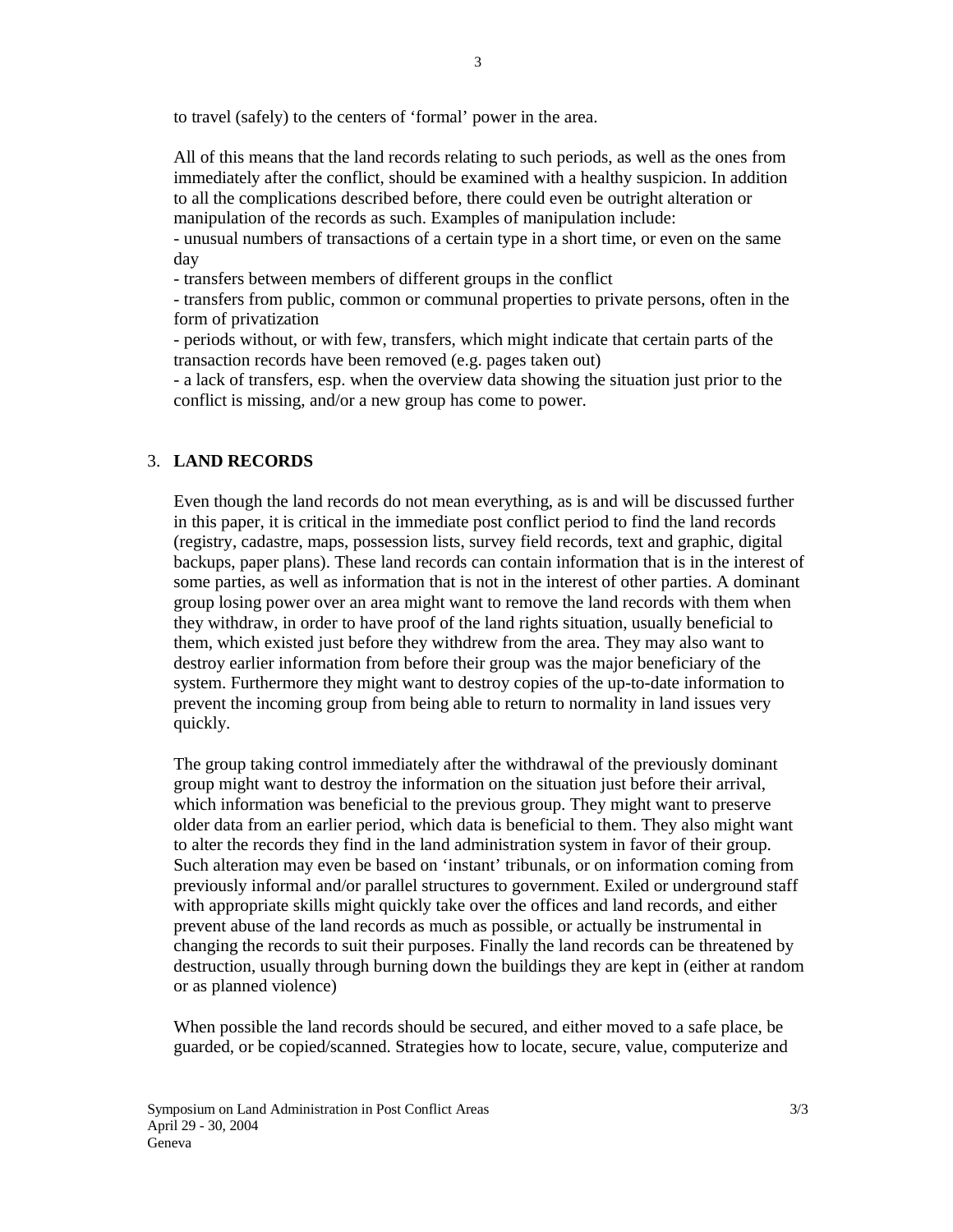upgrade these land records are described at length in the land management evaluation tool (UN-HABITAT, 2003).

## 4. **LEGISLATION**

To understand the situation in the post conflict area comprehensively it is necessary to have a basic understanding of the regulatory framework. This includes policy, laws, regulations, administrative instructions, religious law, customary law, informal law and an overview of the tenure types. Primarily it is necessary to understand the regulatory and institutional framework in place just before the conflict started. However, it is also necessary to know the changes that have been made since then, either during the conflict or by the post conflict administration. To do this local experts are required, especially in law and governmental policies. Experts are also needed in religious, customary or informal rule systems, if these systems exist.

The key laws and regulations that impact the land sector should be identified. This also applies to basic documents describing policies and/or applicable rule systems, as far as they are documented. If no documents are available, they should be created, based on interviews with the relevant representatives (representing the tribal, informal or religious communities). The laws that are likely to be identified include the:

- Civil and/or land code
- Law on transactions in real estate and/or land
- Law on land and/or real estate registration
- Cadastre and/or surveying law
- Subdivision and/or land use control law
- Spatial or land use planning law
- Law on transfer tax/stamp duty
- Law on land and/or property tax
- Land consolidation law.

Local experts should be interviewed to understand how land related activities (land delivery, land transactions, subdivision, planning, building permits, allocation of public land) were performed *de facto*. An assessment should be made as to what extent these activities took place in an extra-legal fashion, for instance through parallel structures. The *law in action* –the way things were practiced in day-tot-day life– needs to be understood more than the law in the law books.

An overview of the different land tenure types and systems should be acquired. Any major differences between regions in the area should be identified. The focus should not be only on ownership/freehold/property rights. It is possible that the majority of the land and/or dwellings are held under rights of use or possession, which might have restrictions on transferability. Also, land and/or dwellings might be held through customary, informal or religious rights, not found in the written laws.

In reviewing the laws, an assessment should be made as to whether they discriminated against certain groups. It is possible that at some point in the history of the country land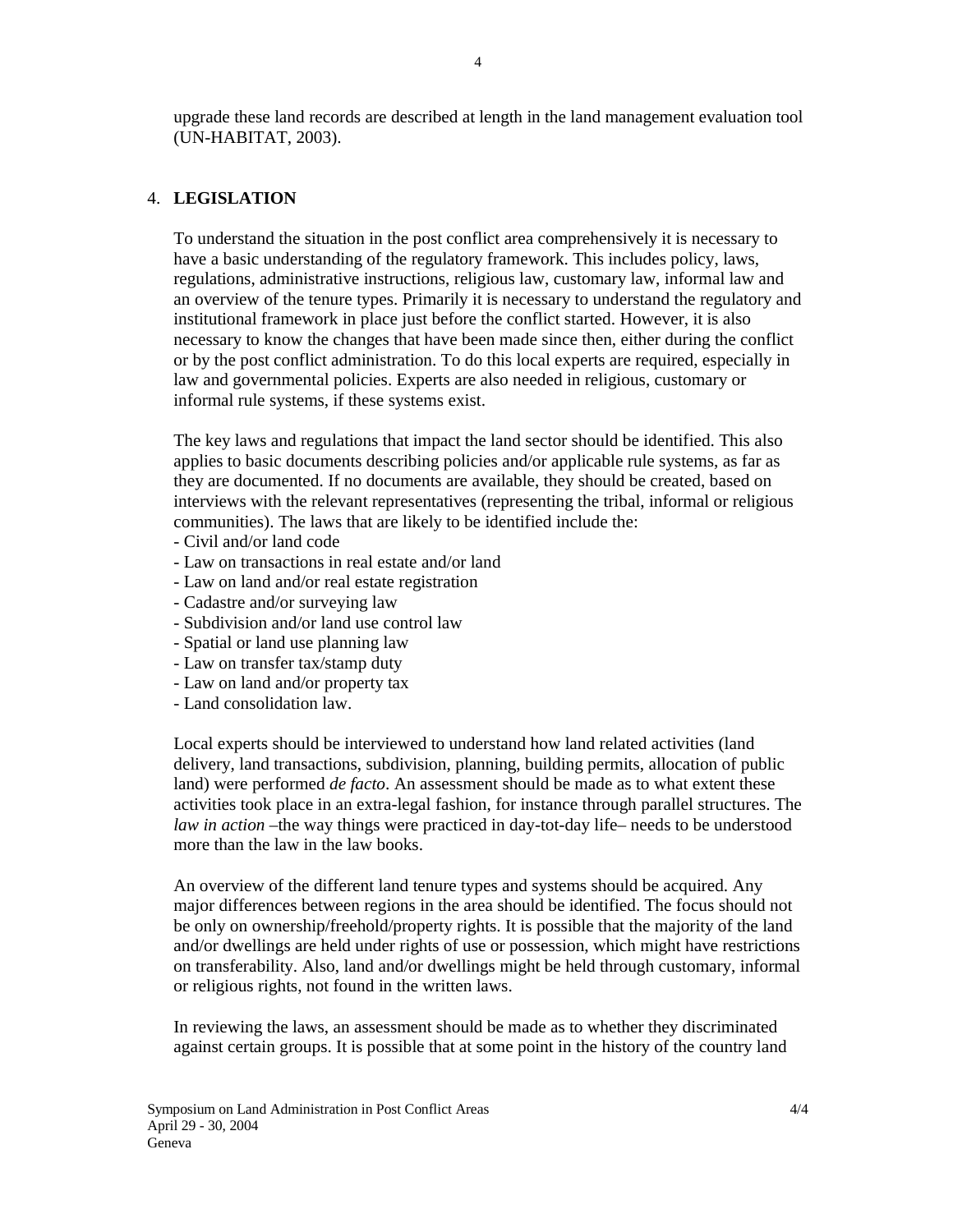transaction and/or allocation benefited certain groups more than others. This could involve subtle or blatant discriminatory procedures such as:

- rules that demand that (certain types of) transactions need to be approved by a certain authority before they are finalized; this might easily be used for discriminatory practices, by for instance blocking transfers from a member of one group to another group - the non completion of the technical process/administrative procedure; an assessment of land transfer activities (e.g. allocation and transactions) should be made to establish if they were completed by following the correct procedures for verification/notarization and recording/registration, and whether this was complemented by the updating of the relevant records, and whether it included subdivision procedures, including surveys, preparation of plans and updating of the index/cadastral maps; this might be different between different areas (urban/rural, inhabited by different groups, very mixed areas) and between different countries

- the reasons for having unrecorded transfers should be known (see section 2).

Legislation that is considered discriminatory should be re-called as soon as possible under the new or interim administration. Even before that can be realized any application of it, or discriminatory implementation of other legislation, should be stopped through reference to international human rights conventions, especially on housing rights and security of tenure. Infringement of the rights of the weaker groups in society should be noted, such as women and minorities, as well as membership of the 'wrong' group at a certain time in a post conflict society. Former injustices should be addressed.

The effects of the earlier application of discriminatory legislation and the discriminatory implementation of legally neutral laws should be repaired as much as possible. If there are only a few cases the reparation can be dealt with through the claims system. However, both the person making the claim, and the person in possession, might have a reasonable case to be the right holder. Some kind of compensation may be required (e.g. money, government bonds, allocation right to unclaimed or reserve land or property). It is likely that specific restitution legislation will be required. Experience in regard to this exists in Central European transition countries, as well as in South Africa (FIG, 2002).

Understanding the regulatory framework at any depth is not easy and it may only be possible to construct it incrementally in steps. However, obtaining an increasing understanding is a prerequisite for several of the other activities that need to taken: - understand what has been going on, and is still going on, in regard for instance to what is legal, and what is unacceptable

- rate the validity of the land record
- construct hierarchies of legal evidence to give guidance on what is a secure land right
- design appropriate dispute resolution mechanisms.

## 5. **LEGAL AMBIGUITY**

It is likely that the assessment of the regulatory framework will show legal ambiguity and contradictions. It is unlikely that there will be clear-cut rules that have been applied and can still be applied in a post conflict situation. Special attention will need to be paid to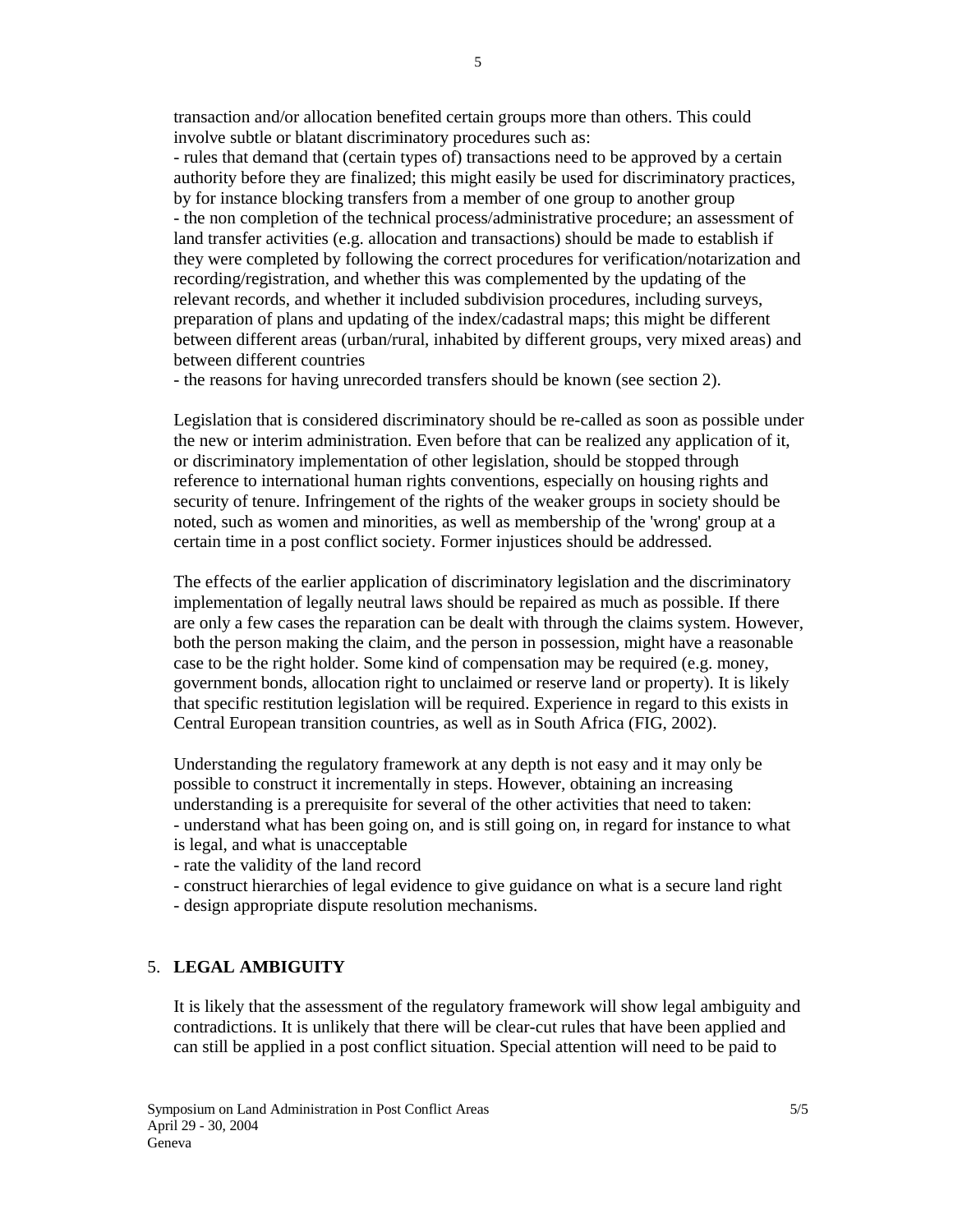human rights issues, especially housing rights, property rights, gender equality and access to dispute resolution mechanisms and due process. It is likely that local laws will have to be adapted and generic international laws introduced based on human rights conventions, hopefully only when necessary. Unfortunately in post conflict situations, where there are many foreign consultants, new laws from other countries are often introduced instead of first assessing and adapting the existing laws. Foreign laws:

- are harder to implement with local staff, as they will have a problem understanding them - are likely to cause co-ordination problems and contradictions with pre-existing (and continuing) laws and regulations

- might not be accepted by local staff and/or (groups of) the population because it is considered alien to them.

As much as possible, new legislation should be drafted to explicitly fit the local circumstances in close co-operation with the local experts (or be drafted by local experts with international assistance). This will both improve the actual impact which the laws and/or regulations will have in the short term, and their sustainability in the long term.

Drafting laws and regulations is one thing, getting them approved by the appropriate institutions is another. This is always time consuming. It is necessary to spend time in lobbying these institutions ahead of time, explaining the drafts that they will need to approve, and why they should approve them. The time needed to do this should not be underestimated, especially when the constitutional framework itself is under development, or is complicated by a dual structure involving international administration. At the same time, often in these situations a careful assessment needs to be made as to when the 'time is ripe' for certain actions, both in terms of priorities and awareness of land issues.

## 6. **LAND DISPUTES**

When land is part, if not the core, of the conflict, and when there are population movements (internally displace persons, refugees, returnees), there are likely to be conflicts over the ownership and/or occupation of land and property. Immediately after the conflict has ended many institutions are not functioning normally and therefore the normal monitoring and enforcement by the state institutions and the society, in regard to illegal occupations, is not functioning. With regard to land and housing *de facto* possession is often considered to be sufficient. Emergency situations create opportunities for the grabbing of land, use rights (e.g. mineral rights) and property, by the poor, the rich and/or criminals. Political patronage in regard to property is extremely prevalent during conflict in regard to those in power and/or those in the resistance forces. Especially in regard to the rich and criminals, this behavior needs to be limited as much as possible, as it is very hard to solve the problem once the situation has stabilized.

Where discriminatory laws, regulations and policies have been implemented, either before, or during the conflict, this will have led to the infringement of rights of members of certain groups. Groups who have been previously discriminated against may, after a change of regime, try to get their revenge, or get back previously owned properties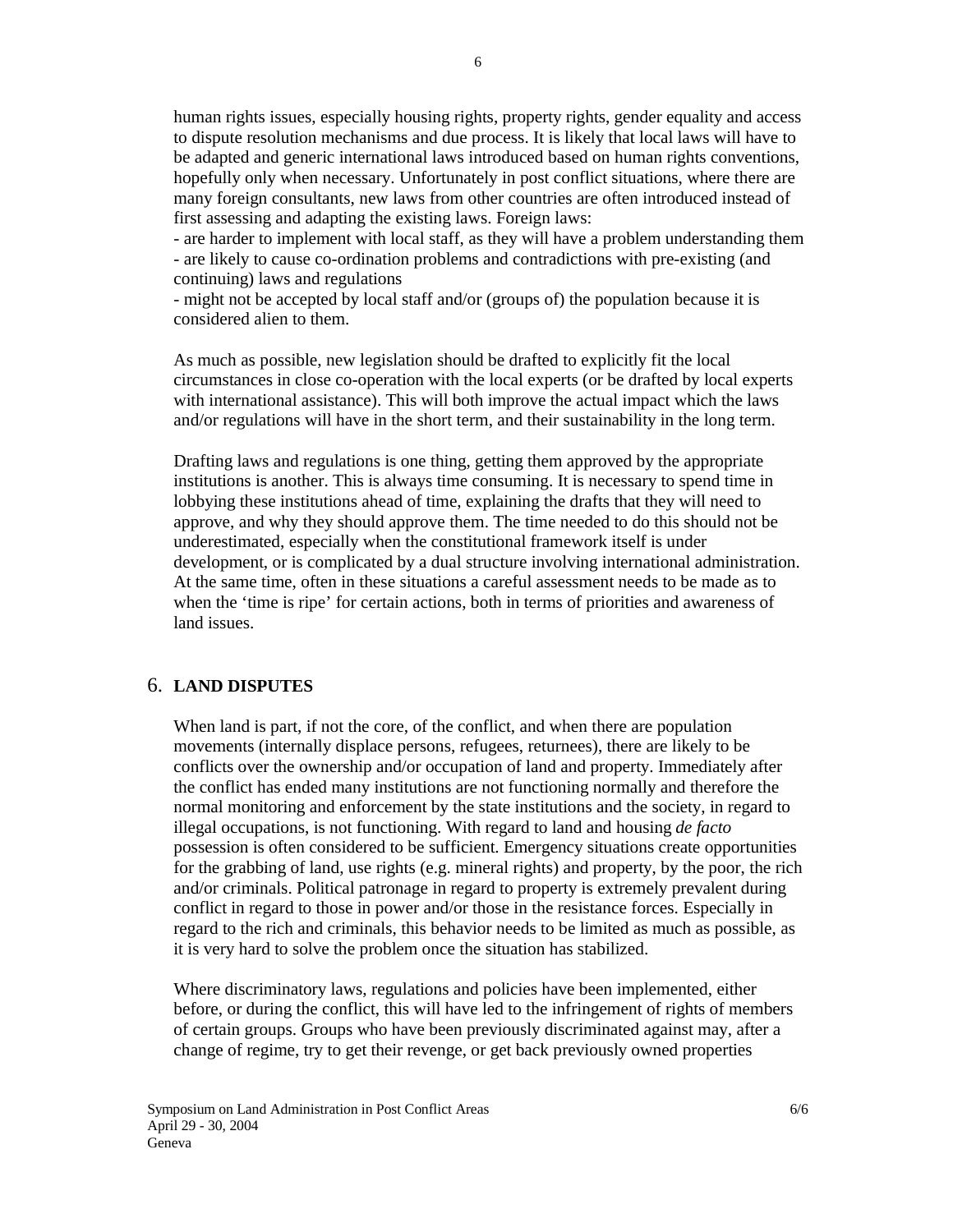7

outside of the legal process. This may involve forcing out the current occupants and/or persuading the occupants/owners to sell under duress.

Dwellings that have been abandoned (when people fled and/or have taken refuge elsewhere) should not be left empty. These should be inventoried as soon as possible to prevent the invasion of abandoned properties, both by those in need and/or by criminal elements. The property rights of owners who had to abandon their properties should be respected and protected.

Also, it is possible that groups who were discriminated against never had access to any formal property rights and lived in informal settlements. During the conflict these informal settlements could have been burned to the ground and/or removed. These groups have no formal rights to the land or documentation to substantiate their claim to the land. In this situation, these groups will have great difficulties asserting their right/claim to land and property. Also they may not be able to claim housing reconstruction grants, as these generally require legal evidence of ownership/possession.

There is an urgent need to put mechanisms in place to deal with the situations described above in a proper, non-discriminatory way and with due process, without being overly bureaucratic. It is likely that innovative hierarchies of legal evidence will be needed, rather than following the normal civil law procedure system. To be able to deal with this situation a judgement as to the magnitude of the situation and different types of claims should be made.

An administrative structure will be needed to collect claims, inventory abandoned dwellings, allocate temporary permits, allocate building permits. It may be necessary to set up a specialized tribunal or claims commission to deal with the disputes and allocation of permits either because the:

- court structure is not functioning

- government structure is not considered to be sufficiently impartial in its administration of justice

- large number of cases involved will require special capacity to deal with them. Special (administrative) measures have to be in place to deal with a mass claims operation - specialized hierarchies of legal evidence will need to be used in such cases.

In a post conflict situation the parties involved in a claim will require some form of mediation assistance to be able to reach a solution. Quick access to dispute resolution mechanisms is required. If possible, there should be two separate agencies, one for the allocation of building and other permits, and the other for the solving of disputes but with a joint set of guidelines and coordinated activities. The former should be as decentralized as possible. There should be clear guidelines about the relationship and the difference in functions between the courts and the tribunal for land disputes to ensure both legal clarity and the safety of court officials.

To allow members of all groups to make claims for infringements on their land rights, it might be necessary to facilitate the lodgement of land and property claims in neighboring territories or even countries, where refugees are present. This is especially important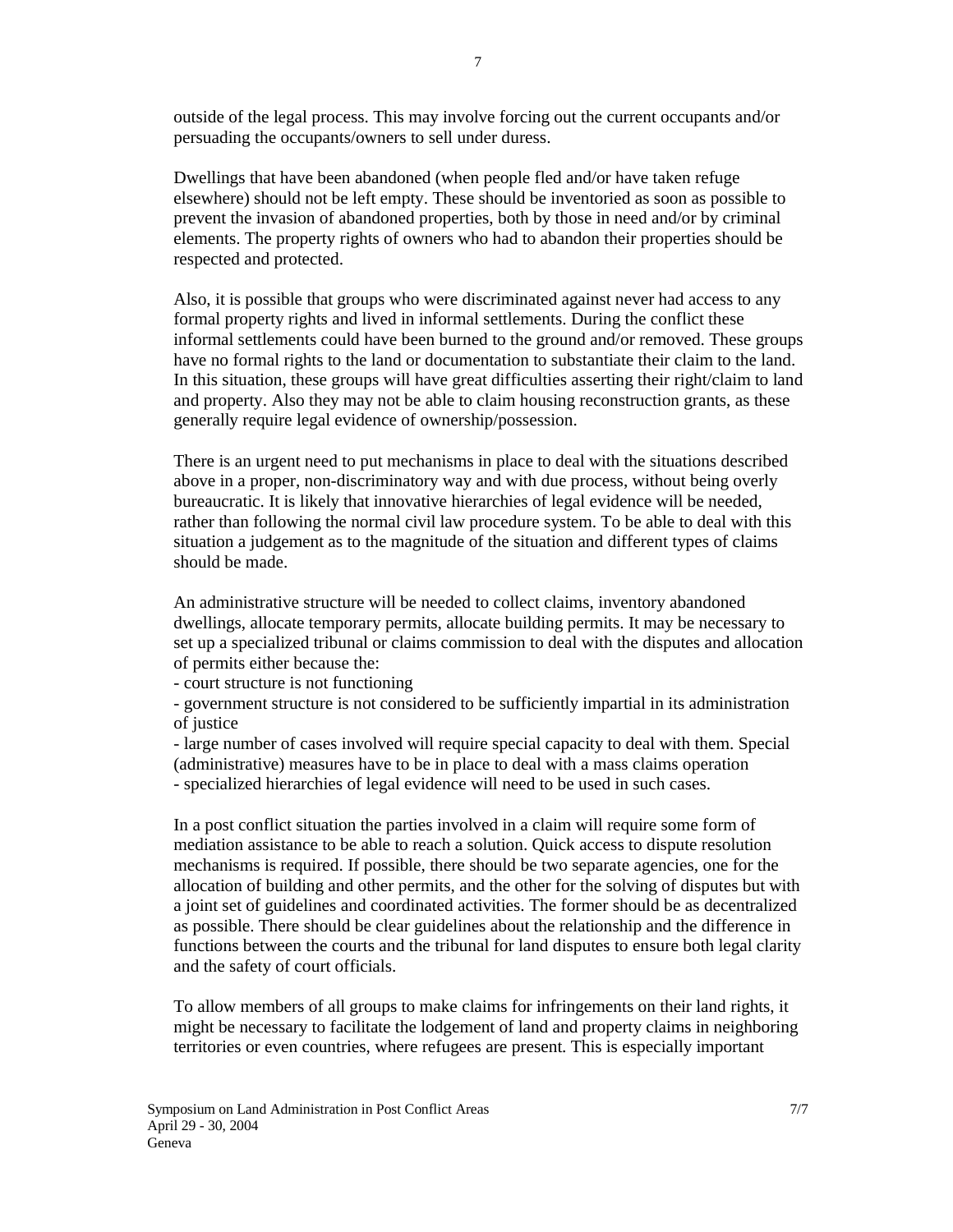where these groups cannot return to the area because of security considerations. Without this facility some groups in the conflict are likely to be seriously disadvantaged.

Sometimes the early assessment of type and scale of claims to be expected, proves to be incorrect once the claims are lodged. It is important to understand why this has happened as it may be an indication that:

- properties have been legally sold across the groups after the conflict, given that one group does not feel safe to return

- people are used to selling their property between conflicting groups outside of the legal system. This is especially prevalent in countries where this was the norm before the conflict

- people are trying to avoid the payment of tax by not making claims.

When a claim is settled and the present user/occupier of the dwelling or land is not awarded the right, an eviction order will have to be prepared. Ultimately, taking certain humanitarian considerations into account, evictions will have to be carried out. If the persons are unwilling to abide voluntarily by the eviction order, police or security services will be needed to complete this. Usually forced evictions will only be needed occasionally as they serve as a model to the society that eviction orders have to be taken seriously. If however, eviction orders are not enforced, few people will follow them voluntarily. The credibility of the entire dispute resolution process will be affected if eviction orders are not generally followed. This is a key aspect of re-establishing government as a normal part of life and the rule of law.

## **7. SOME CONSIDERATIONS ABOUT SYSTEMS OF LAND ADMINISTRATION**

Regarding the options for choosing s system of land administration that is appropriate for the existing post conflict situation, we refer to the criteria that can be used for assessing those systems. There are many ways to assess a system of land administration. Recent research reveals that basically there are five criteria, against which a land administration system might be benchmarked (Palmer, 1996).

These five criteria are

- 'Jurisdiction wide coverage', which addresses the extent to which a country is covered by the system

- 'Quality control', which addresses the accuracy, completeness and reliability of the information on real property.

- 'Currency', which deals with how up to date the system is.

- 'Guarantee', which measures the extent to which the jurisdiction stands behind its public registry

- 'Indemnity', which addresses what happens if something should go wrong with the registration system.

Considering the introduction or re-establishment of a land administration system in a post conflict situation, decisions are to be made on the extent to which the system should meet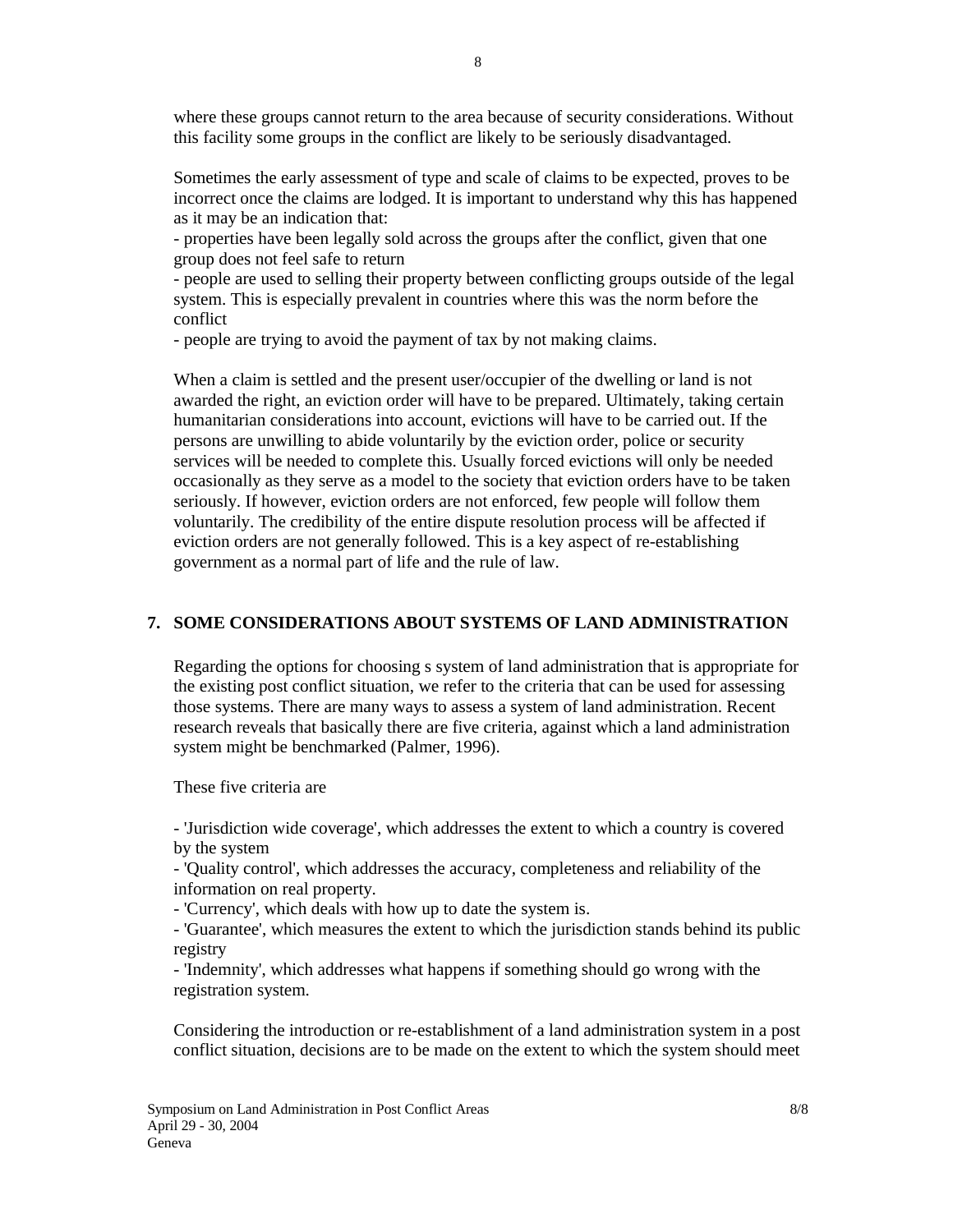the criteria. These decisions -as all strategic decisions- are based on three main aspects: (a) what are the purposes to be served?

- (b) what options are available to meet these purposes?
- (c) which options can be implemented given the conditions that exist?

The specific local situation will be reflected in

(a) the purposes that have priority: this is a policy-decision made by the post conflict administration.

(b) the conditions that exist: these regard e.g. the current nature and status of system of land registration with respect to the same criteria as mentioned earlier, the extent of violation of the legal order, idem the land records (registers and maps), and available human and financial resources.

#### Which purpose has priority?

In brief we would like to elaborate on the purposes. Land administration serves various functions in a society (GTZ, 1998):

- *1. improvement of land tenure security*
- *2. regulation of the land markets*
- *3. implementation of urban and rural land use planning, development and maintenance*
- *4. provision of a base for land taxation*
- *5. management natural resources*

Concerning the *improvement of land tenure security*, the legal framework of land administration systems (related to the registration or recording of rights and interest in land) is determining the nature of the security provided. Within the context of the definition of these rights *in rem* (as an institutional prerequisite), deeds systems provide a different (*in casu* less) security compared with title systems. The combination of a strong notary system (e.g. *Latin Notary)* and a deeds registration might however provide as much security as the combination of non-authentic (party) documents with a title registration (strong role of the registrar).

Concerning the regulations for the *land market,* land administration systems provide transfer procedures of a different nature. On one hand there are plain procedures of submission of a transfer document and a recording after a minimum of formalities (e.g. *simple deeds registration*). On the other hand there are more complex procedures regarding investigations prior to the approval of the legal impact of the transfer (e.g*. issuing of a title certificate*). Some countries require approval by a chief surveyor, a chief planner or another authority. Advantage is that e.g. a building permit is granted together with the title, while in the first case the procedure for planning and building permits starts just after the transfer. The process time necessary for the transfer procedure (for example from the obligatory agreement to the official recording or registration, that is often used as a benchmark) therefore might result in a different '*value*' for the applicant.

Concerning *urban and rural land use planning, development and control*, the support of land administration systems lies foremost in the phase of development and control of a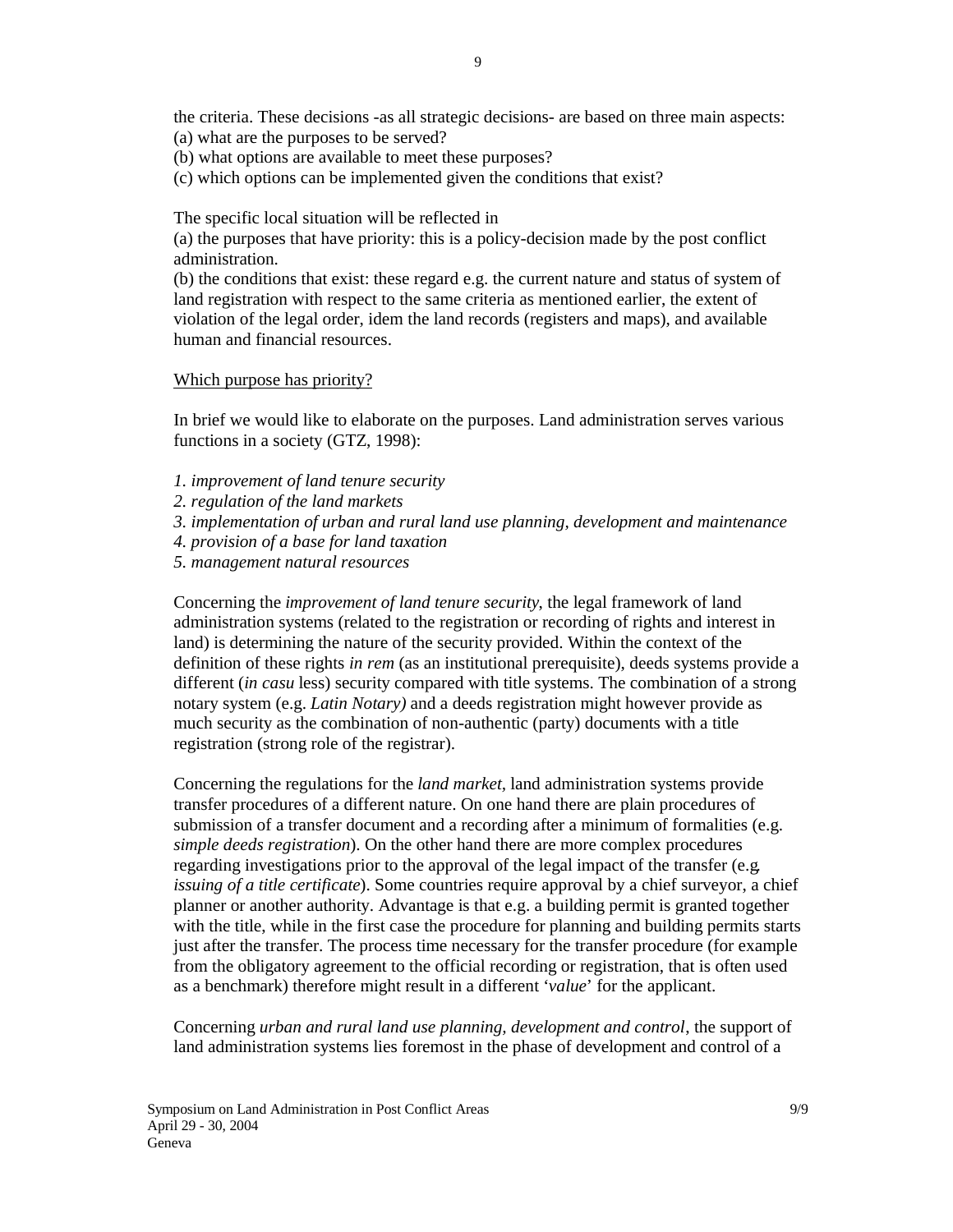given land use. This activity is to be seen as an intervention by the government in private rights to dispose. Without knowledge about who owns what and where (also in *customary areas*) land management will be hardly possible for the government. From the landowner's point of view, intervention by the government specifically limits his private right to dispose on the actual parcel, being the legal object of his private rights. The intervention takes an ultimate form in the execution of pre-emptive rights and expropriation. Regarding protection of third parties in good faith, pre-emptive rights and expropriation decisions should therefore be recorded in the land administration system.

Concerning the support of *land taxation,* the fact is that land tax is an outstanding example of local tax. Without knowledge about taxable persons, taxable objects and land values (all data to be provided by the land administration system), the generated revenue cannot be high. Land taxation in many countries is based on land administration systems.

The *management of environmental resources* is of increasing importance. The measures a government can take are in many cases executed by imposing restrictions on the use of land. A good example is soil sanitation, where governments can impose to owners of land a compulsory soil cleaning, and can give such measures the status of real right, which means that these orders have legal power against third parties (e.g. new owners). Therefore these public encumbrances are eligible for registration.

#### Which conditions are taken into account?

In brief we would like to elaborate on the conditions that determine the strategic choices. According to the legal-social approach, a prevailing jurisdiction in a country is the result of the development of norms and values in a society as times go by. Also a conflict is born out of local (or regional) circumstances and incidents. As a consequence, the nature of a post conflict situation will reflect country-specific characteristics in a substantial way. That means that the adaptation of solutions from abroad is not *a priori* appropriate to matching the local situation and demands. The prevailing system of land registration is of course a starting point for post conflict land administration. If the system meets certain standards pertaining to country coverage, quality, currency, guarantee and indemnity, it would be a first option to investigate to which extent one might continue the system (see section 4). On the other hand, the situation likely changed dramatically on the issue of quality, currency and guarantee. To restore the existing system, it might go beyond the available human and financial resources. As -normally- this will be the case, it would be advisable to decide on realistic objectives that reasonably are expected to be met in the near future.

#### Decisions on Purposes

The more purposes a system has to meet, the more expensive it will be. A system that for example should meet all described purposes (a true multi purpose land administration system), should meet a variety of customer demands and will be quite extensive. Also the requirement for precision and reliability are high. On the other hand, a system that meets only one purpose (e.g. land taxation) might be rather cheap. A system that aims at exactly answering all questions on private and public rightholders and boundaries, will be more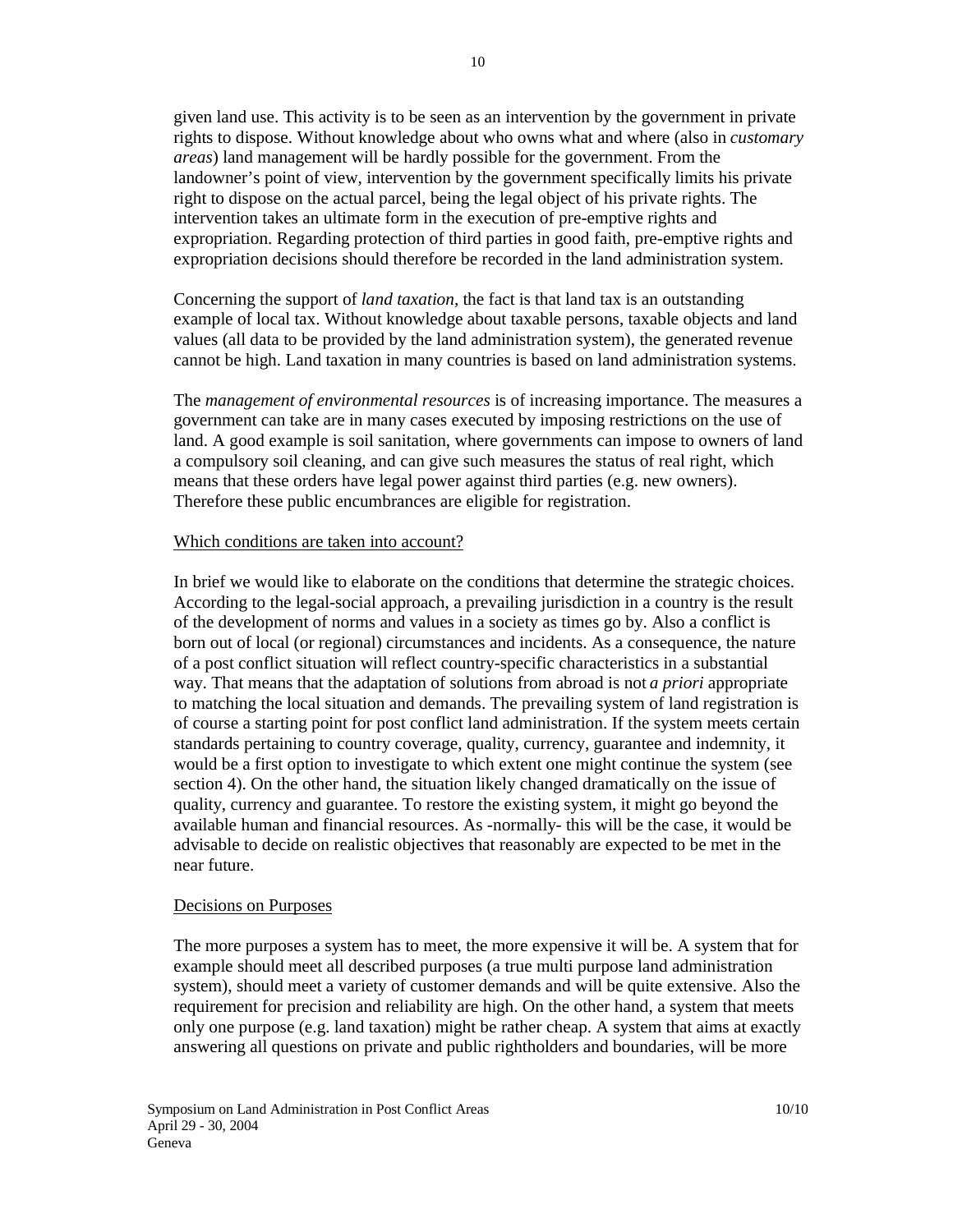expensive than a system that only deals with full owners and parcel mid-co-ordinates. The crux is that serving land tenure security requires other content, precision and reliability than serving the land market, than serving land taxation, than serving land use planning, then serving management of natural resources.

A well-balanced policy decision is necessary: which purpose has priority. That will determine the scope of the system, and by consequence the capacity that is needed.

#### Decision on the scope of the system with regard to available resources

Within the purpose the system should meet, further decisions are necessary with regard to coverage, quality, currency, guarantee and indemnity. All decisions have their price. At the end of the spectrum, the most expensive system is a country covering full-fledged state-guaranteed title-system with surveyed cadastral boundary that meets high quality specifications, and is up to date on a daily base. On the other end of the spectrum one could find recording of ownership-rights only (no recording of secondary rights, public rights) with parcel-identifiers consisting of a mid point co-ordinate on a photo-map, only exerted in parts of the country, with monthly up-to-dateness and so forth. The different impacts on land administration system will be described here after (van der Molen, 2003).

## **8. VARIOUS OPTIONS IN GENERAL**

### *Regarding the recording of Land Tenure*

Since land tenure is comprised of some form of *bundle of rights and interests* it is necessary to decide which elements of that *bundle* should at least be registered for the purposes to be fulfilled by the land administration system.

For example if the system is intended for the purposes of land taxation and the tax legislation stipulates that tax shall be levied solely on ownership, then it will serve no purpose to maintain records of leases, derived rights and actual land use.

However if the purpose is to facilitate credit mechanisms and the legislation defines mortgages as personal rights rather that rights *in rem*, then the registration of mortgages might be irrelevant.

Should the purpose be to promote the land market and the parties involved (sellers, buyers, conveyancers, etc.) are not interested in encumbrances and servitudes, then there will be no need for records of this information.

Should the purpose be land management then government may consider information about ownership, group ownership, communal ownership, village ownership and the name of the chief, the village headman, to be sufficient for its purposes.

However when the government imposes restrictions on land use and the legislation stipulates that these restrictions are imposed on the owner rather than the parcel of land, then there will be no need for records. Conversely records of the restrictions could be beneficial when specific restrictions are imposed on parcels of land (thereby imparting them with a legal force on third parties such as buyers).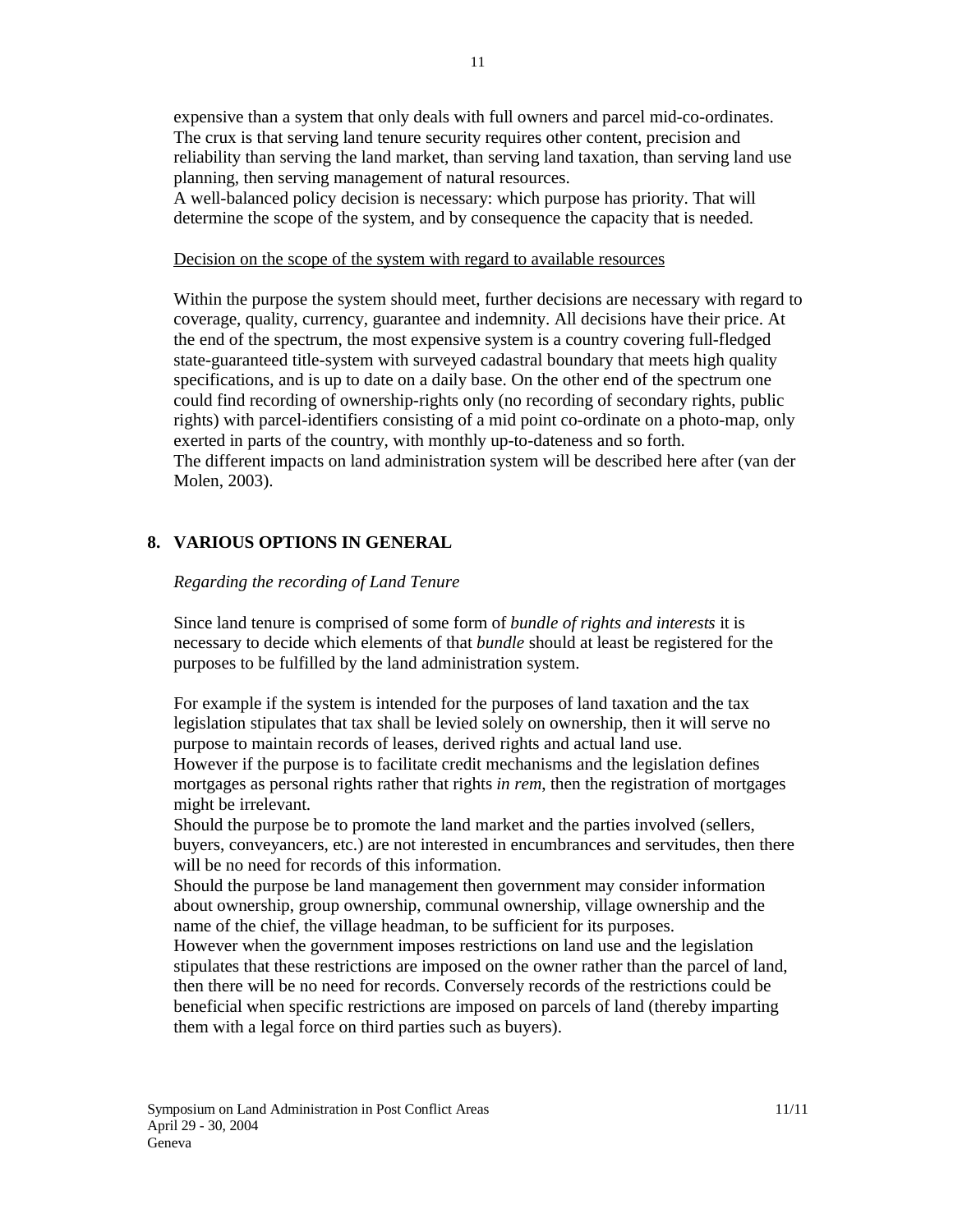It is assumed that the country is at least of the intention to improve its land management capability (planning, development, maintenance of land use, and resource management). Since land-management policy is usually formulated on the basis of the country's general social and economic developments the policy can be drawn up without a detailed knowledge of land tenure patterns. However the implementation of land management policy is greatly dependent on knowledge of this nature, since the government will need to intervene in the existing land tenure patterns. The government will need to have access to the names of persons to contact for the negotiation of planned developments and, where relevant, for the acquisition of the land. In such a situation a simple land administration system will be sufficient, which need not contain more than elementary records of the combination of the names of the persons in authority (village heads, chiefs, family heads, residents, and company names) together with some form of definition of the units based on the location of the land (such as the address, or the map coordinates). Consequently large investments are not involved for a system of this nature. Since much land development is carried out in the form of projects (such as housing, transport and energy infrastructures, and nature conservation) the government can, where relevant, give consideration to the implementation of a project-oriented land administration system (for example, when problems are encountered in the public acquisition of land).

A government intending to levy land tax will require a more sophisticated land administration system which at least contains information on the parameters used for the assessment of the land tax (such as ownership, and possibly the use of the land and the surface area of the parcels of land). The collection of data can be restricted to the information the tax legislation stipulates as the base for taxation; this is usually comprised of ownership and/or use, and not derived rights and interests. Should the tax legislation regard group ownership as being subject to taxation and the surface area of the land as a taxable object (inclusive of land in common ownership) then the register could include the names of owners (individuals, companies and groups) together with an identifier and an indication of the surface area of the land.

Substantial investments are not needed for either very precise land tenure registration or for very accurate boundary surveys.

In principle a land administration system with the above content is, subject to certain conditions, suited to the improvement of the land market. Additional regulations will be required to protect parties in the market (particularly the buyers) since the system contains little information about the legal status of land. These regulations should remedy the imperfections in the system and could, for example, stipulate that sellers are under the statutory obligation to furnish complete and truthful information about the legal status (the rights, derived rights, restrictions, public encumbrances and boundaries) of their land, such subject to pain of claims in court in the event of the willful provision of incorrect information.

However should the presence of these rights and interests exert a great influence on the market prices and values then the operation of the market will be impeded in the event that the public is not provided with ready access to reliable and complete information. One measure of the extent of this problem could be the volume of litigation. Consequently the land administration system will need to collect and provide information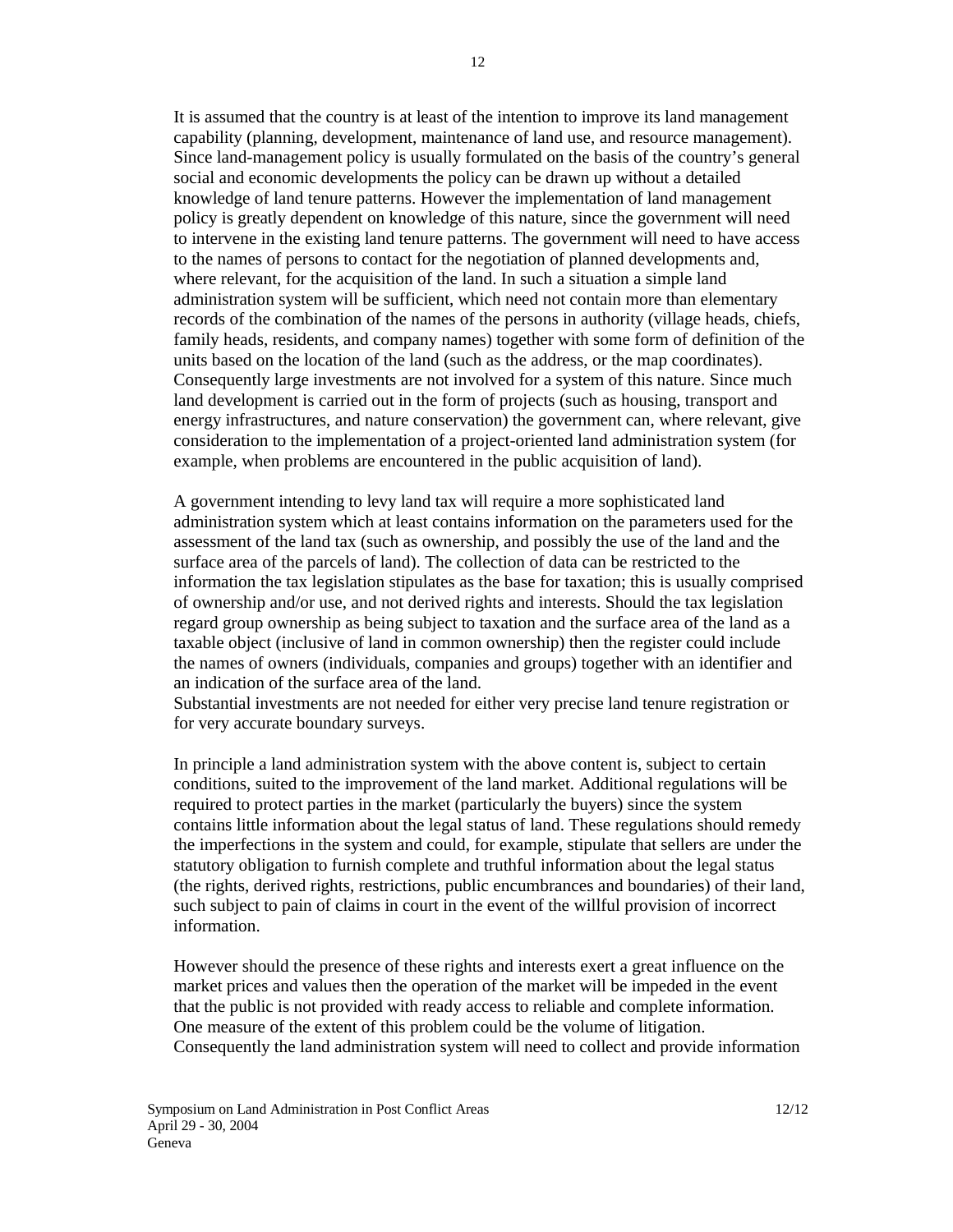about the legal status of land that is as comprehensive as possible, a need which will give cause to substantial investments in the system. However it will be possible to pass on the costs of these investments to the market transactions, since the market will probably possess a strength and wealth sufficient to bear the additional transaction costs. Detailed information about the land will offer sufficient value to the relevant parties as compared with the benefit the parties gain from the wealth of information available to them. A government which incorporates a specific legal recognition of titles in its records of rights and interests (for example, in the form of guarantees for the information, or the acceptance liability with respect to its correctness) will provide for the legal security of land tenure.

From the above it will be apparent that, depending on the purposes for which they are intended, land administration systems collect, process, and disseminate information about land tenure in systems ranging from extremely simple (solely the land use status quo) to comprehensive (all rights and interests) registers.

### *Regarding the organization of land administration functions*

Many countries perceive land administration to be a public duty to be performed within the mandate of the state. This is also applicable to the allocation of land to the public (such as a Ministry of Land, Commissioner of Land). Consequently both duties are performed by organizations at a state level. These organizations often adopt a decentralized approach to the performance of their duties; for example, the registration is effected by the courts, which report to the Ministry of Justice, whilst the cadastral duties are performed by the local or regional branches of another Ministry (such as Housing, Environment, Home Affairs, etc.) , In some countries (such as France) the municipalities are responsible for the cadastre. Decentralized land registration systems (i.e. outside of the competence of the state) are not common.

However it is also necessary to view the division of duties, responsibilities and competences between the various layers of government from a perspective of the efficiency and effectiveness – requirements which would appear to be in mutually contradiction with each other. Although it might be extremely efficient to concentrate the time-consuming maintenance of registers and maps at one location, thereby needing the minimum number of staff, this would nevertheless not be very efficient; this is because land policy tools (land markets, land use planning, management of resources, etc.) are primarily measures of a marked local and regional importance, which consequently should be implemented in the proximity of and in interaction with the public.

This dilemma can be resolved by means of ICT (see also Bogaerts & Zevenbergen, 2001). Financial calculations reveal that central databases are more economic than decentralized databases, since this obviates the need for ICT staff at all the local offices (for systems management and maintenance, helpdesks, etc.). However the implementation of data communications simultaneously provides for the adoption of local responsibility for information management. This combination provides for the delegation of duties that need to be linked closely to persons at the appropriate local or regional level, whilst at the same time keeping the costs as low as possible by means of the centralized processing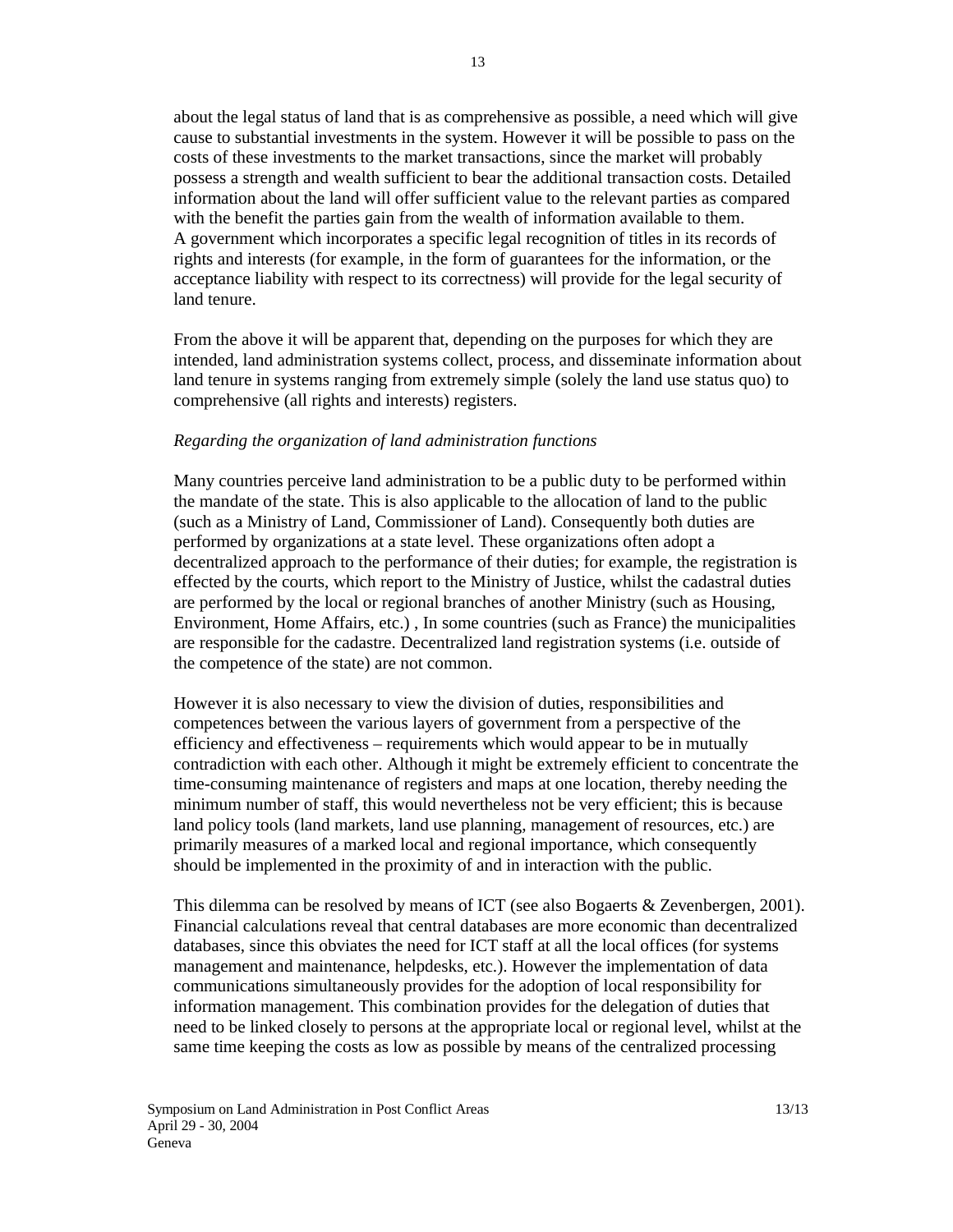#### and storage of the data.

Consequently ICT developments have rendered local operations feasible. In view of this there is no objection to the introduction of a land administration system at a local level – and especially in an analogue environment – since at some point in the future the local registers and maps can be made available to all the relevant levels of government, and can serve as the input for a subsequent central database. As a result one might imagine a migration path that begins at a local level, and gradually evolves into a system of centrally-stored data and remote information management with the commensurate responsibilities.

#### *Regarding operational aspects (production processes)*

Governments that intend to provide titles to land guaranteed by the state are aware that this is a costly operation. The concomitant precise adjudication processes, in-depth investigations of the legality of land transfers, and accurate boundary surveys are all capital-intensive operations. The simplest land register is a comprised of a shoebox containing simple transfer documents approved by the seller and buyer and endorsed by witnesses, together with a reference to a description of the object. It will be self-evident that a simple system of this nature will exhibit a large number of imperfections with respect to its comprehensiveness, validity, accessibility, etc. Nevertheless it does fulfil the *publicity* and *specialty* needs, albeit in a very rudimentary way – and the system could work.

An improvement to the above system would be the assignment of a certain legal status to the documents by having them drawn up by a licensed conveyancer, lawyer or civil-law notary. The costs incurred in maintaining the records can remain low, since the duties of the keeper of the shoebox (the box will evolve in the direction of a register) are restricted to filing the documents and keeping them available for consultation. The keeper does not investigate the legal impact of the documents; in essence this is a simple form of deeds registration.

However once the keeper of this simple register also investigates the validity and the legal impact of transfer documents, and has the power to approve or to endorse them, then he becomes a kind of registrar; his approval imparts an added value to the records, i.e. the transfer of right deemed to be valid and is recognized. In essence this is a simple form of title registration. However the costs incurred in the registration of the documents will increase in view of the keeper's additional duties.

The additional need for some form of identification of the relevant object on a map in the registration process in effect constitutes the beginnings of a simple cadastral system.

Consequently one might imagine a migration path for land registration that begins with a simple and rudimentary form of deeds registration, evolving over the years into a system incorporating the issue of approval for land transfers; at the same time the keeper evolves into a registrar (compare what happened in several Western European countries around 1900, Zevenbergen, 2002, p. 35 f.).

### *Regarding the timeliness of recording*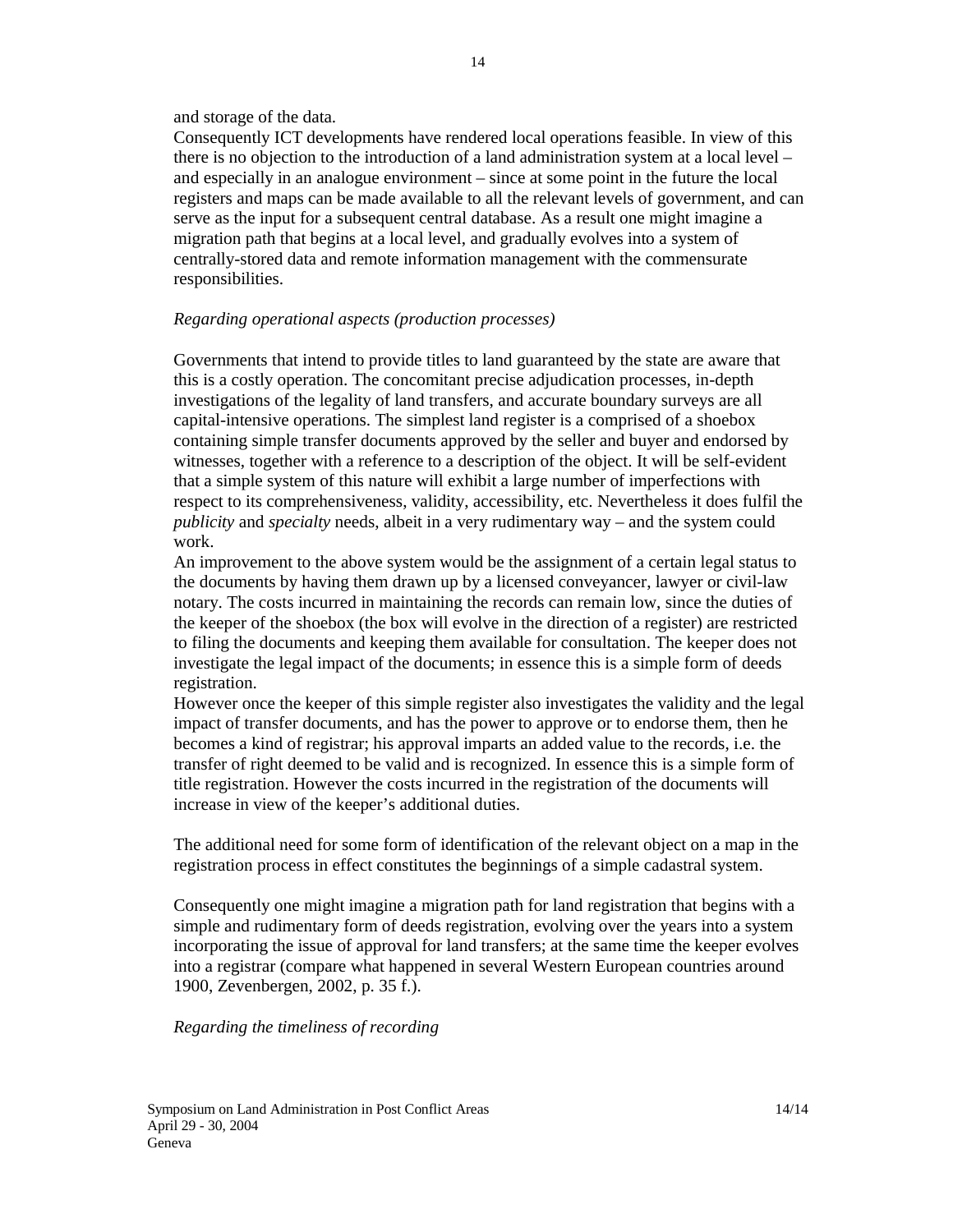On the introduction of the system it will immediately be necessary to devote attention to the updating of the records. The best method to guarantee up-to-date registers and maps is to stipulate that in the absence of records land transfers will not be valid, i.e. the buyer will not become the owner or acquire rights to the land. However this is a fairly stern approach; in practice the updating requirements will depend on the intended purpose(s) of the system. A system employed for taxation purposes could require less frequent updating than a system employed in connection with the land market; for fiscal purposes the submission of transfer documents by no later than a specific fiscal reference date would appear to be adequate, whilst for land-market purposes the daily updating of the records would be more appropriate.

Consequently one might imagine a migration path that begins with less-frequent updating and evolve to frequent day-to-day updating.

### *Regarding the identification of rightholders*

The *specialty* principle stipulates that persons with access to the registers must be certain of the identity of the title holders listed in the records. The ultimate form of identification is comprised of records of ID cards and the relevant ID numbers as verified by the registrar or civil-law notary. The simplest form entails the identification of title holders by witnesses so as to impart the names in the records with a certain degree of validity. An intermediate form is comprised of a declaration from, for example, a conveyancer verifying that the persons cited in the transfer document are indeed the persons they say they are.

#### *Regarding the identification of real estate objects*

The accuracy with which the boundaries of the parcels of land are surveyed depends on the purpose(s) of the land administration system. Since boundary surveys and boundary mapping are expensive operations which involve a given amount of time it could be preferable to opt for an alternative

When the land administration system is intended to provide for land management then the government could consider information restricted to the outer boundaries of the customary areas and the name of the chief or the village boundary with the name of the village headman to be adequate for its purposes. In this instance it will not be necessary to record accurate information about individual parcel boundaries. When individualized forms of land tenure are an issue addresses or single midpoint coordinates could be appropriate (GPS or map coordinates). In situations in which information about the approximate boundaries is required the general boundary rule could be employed, resulting in the visualization of the boundaries on a topographic map or orthophoto

When the system is intended for land taxation purposes and the tax is not assessed on the basis of the surface area of ownership (the  $m<sup>2</sup>$ ) then it will serve no purpose to endeavor to make accurate surveys of the boundaries, and once again an address (if available) or midpoint coordinates may be sufficient for the needs. In such situations it is not necessary to draw up cadastral parcels.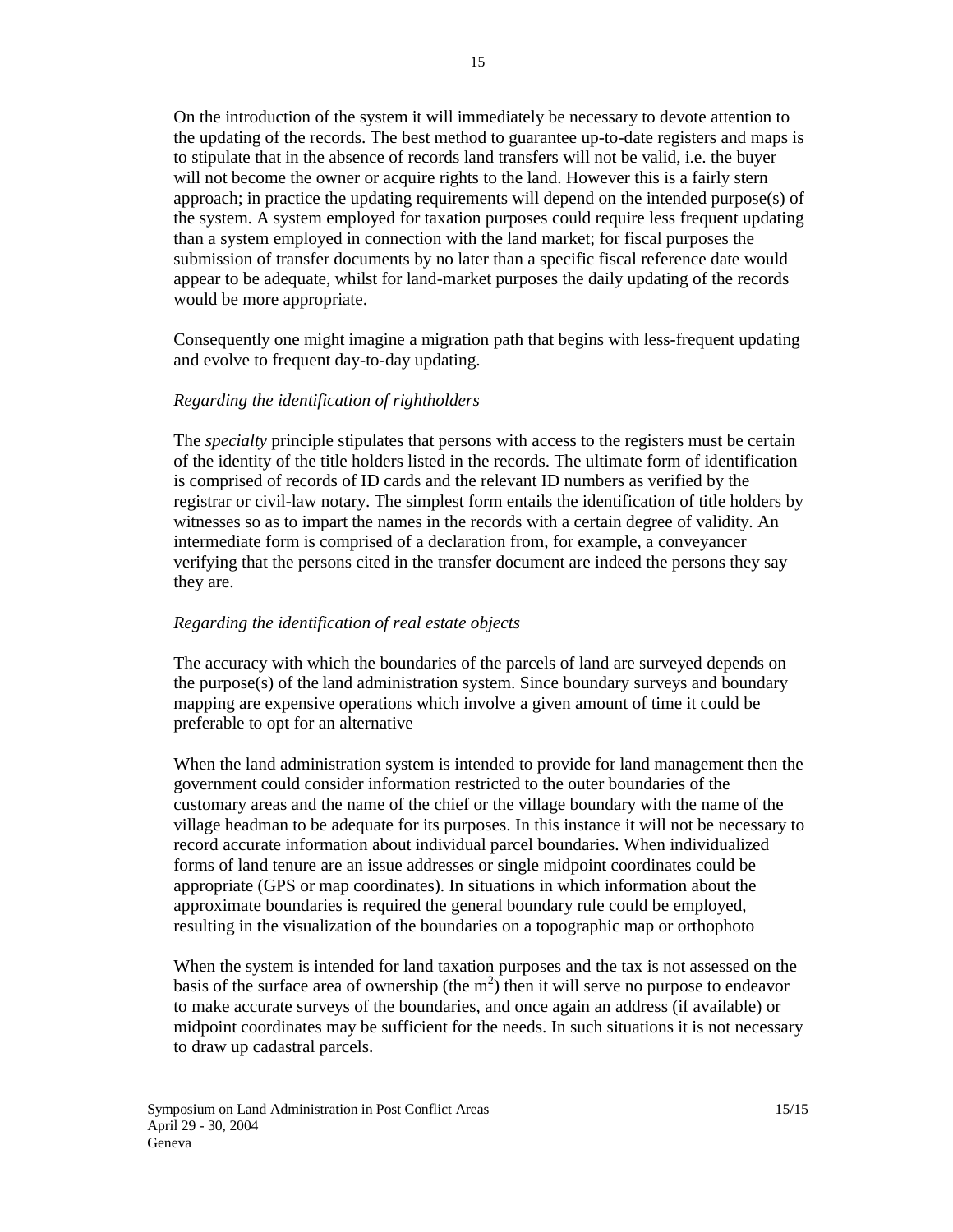Nor will accurate surveys of the boundaries be required when the system is intended for credit purposes, and the banks require solely the value of the building in reaching their decision as to issue a mortgage.

Consequently from a surveying perspective a suitable migration path could begin with a simple indication of the location of the land and then evolve via records of general boundaries towards accurate surveys of the boundaries.

## 9. **OPTIONS REGARDING THE FIVE CRITERIA**

On the criterion 'jurisdiction wide coverage' it would be advisable to restrict the application of the system to the areas where the purpose of the system is met optimally. Is the system aimed at serving the land market, restrict it to the urban areas 'where the market is'. Is the purpose to encourage agricultural credit, don't involve the urban areas in the system.

On the criterion 'quality', the specifications and quality assurance should meet the minimal requirements to promote customer satisfaction. There is no need to go beyond. A regulating mechanism is asking a price!

On the criterion 'currency', a system aimed a land taxation might by sufficiently working, when the currency is one year. Is the purpose however a 'fast moving' property market, then it should be daily up to date.

On the criterion 'guarantee' it is known that State guaranteed titles can only be issued when the State is convinced about the legal validity. This requires investigation, even field work on the spot, which will be costly and time consuming. A land market cannot always wait for 30 years until this level of operation is reached. A simple deeds recording might serve better.

On the criterion 'indemnity', a minimum liability should be accepted by the keeper of registers that the databases are in agreement with their source documents. To accept liability for the legal validity of a transfer requires much more and is expensive.

## 10. **HIERACHIES OF EVIDENCE AND ADJUDICATION**

Focussing in post conflict situations, it is likely that these forms of flexible hierarchies of legal evidence will have to be created in the period immediately after the conflict using a range of legal evidence. These hierarchies will have to be created for the purposes of the system, for example for land market transactions, as well as dispute resolution. The hierarchies will have to go beyond the conventional use of the legal evidence in the land register and cadastre and/or other formal documents. Also, a framework of legal evidence may well need to be created which takes into account that documents have been illegally altered as a result of the conflict.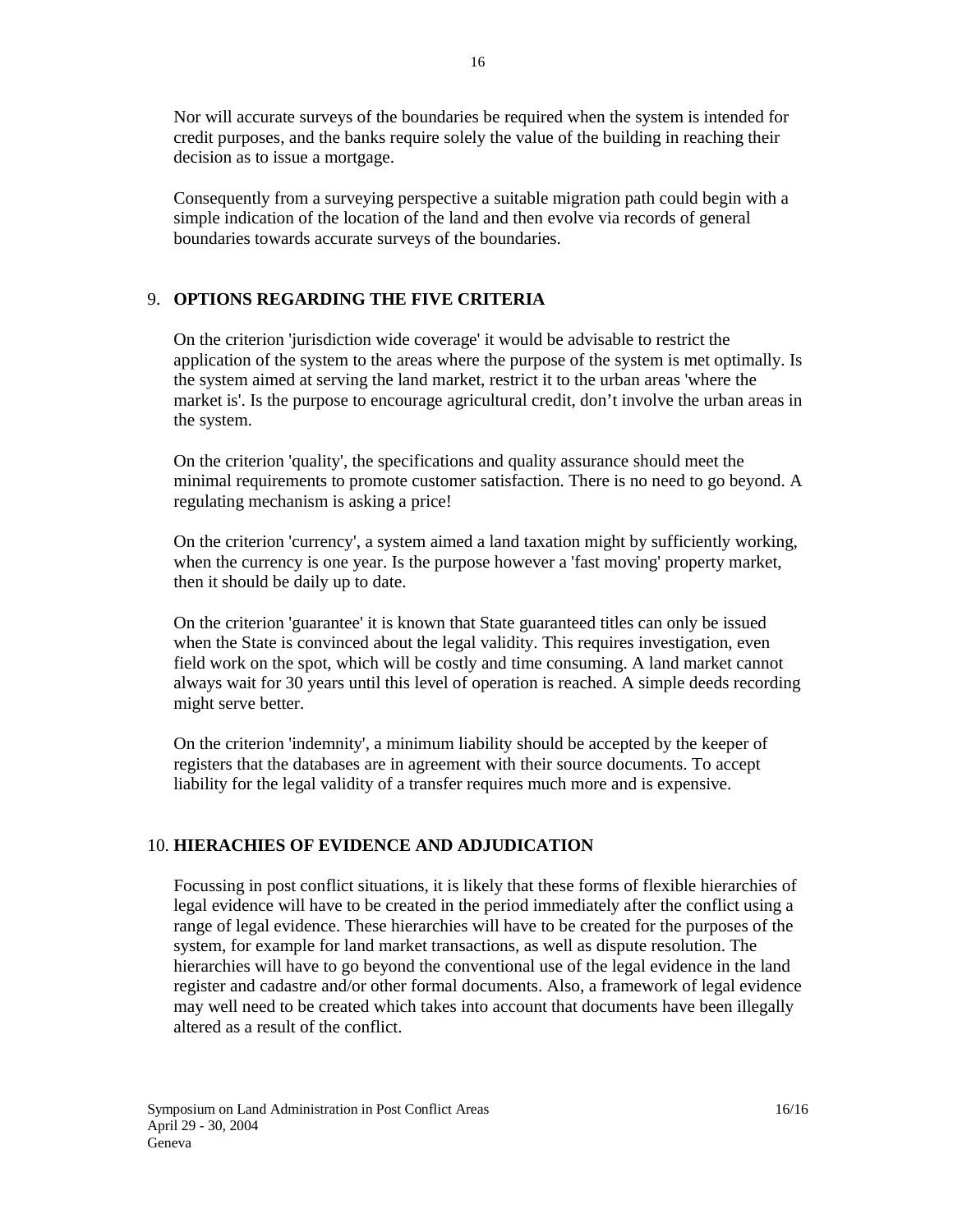In many cases the normal legal way of thinking in regard to land records will have only a limited meaning during the period after the conflict has ended. As already indicated, the land records might be missing, incomplete or lack currency. They might also only contain certain transfers, whilst other transfers took place outside the recording system. Some of the records may have been altered just before, during or immediately after the conflict. In general it will not be possible to rely solely on the land records to determine who holds which property rights. To a certain extent the situation can be compared in certain respects with a process of adjudication.

Adjudication is normally undertaken when land rights are brought onto a land register for the first time. Adjudication is the determination of rights in land. Based on all kinds of information available (official documents, other written documents, witness reports, etc.), a right holder is registered in the 'draft list'. This list is then put up for public inspection for a certain time (ranging from a few weeks to a few months). Objections can be made by right holders whose rights are not shown, or whose rights are listed under someone else's name. An attempt should be made as soon as possible in the emergency phase to insert adjudication into the technical process/administrative procedure. In the reconstruction phase it should be routine and a detailed explanation on adjudication and due process can be found in section 12 of the reconstruction phase (UN-HABITAT, 2003).

While good arguments are usually made by technical people that systematic rather than sporadic adjudication should be undertaken, it is too costly and slow in an emergency phase, and probably also in the reconstruction phase. Systematic adjudication should only be undertaken where the registry/cadastre hardly exists, or where the proprietary situation has been changed extensively (by for example, restitution, discriminatory processes, privatization or almost complete redevelopment after destruction in the conflict). Systematic adjudication should be considered when all claims have been settled and the system is fully able to cope with the day to day demands of the land market. Up to that point sporadic adjudication should be an option for anyone wanting to transact land, prior to the start of the systematic operation. That is, restitution should not wait until the systematic adjudication has been completed, but should be done as a sporadic administrative procedure.

Due process mechanisms, based on conventional adjudication approaches, should be inserted into the existing technical processes/administrative procedures associated with land market transfers in post conflict societies to ensure that people's land rights are being adequately protected. This due process mechanism should also be inserted into any sporadic or systematic transfer of data from manual to digital systems, or when deeds systems are moved to title systems. However, the design should be done in such a way as to facilitate mass conversions, otherwise the entire land market will be frozen for years. Too often when purely technical exercises are undertaken the land rights of ordinary people are lost as:

- there is no due process mechanism
- the committee responsible for adjudication does not meet
- the due process mechanism is not designed to deal with mass claims.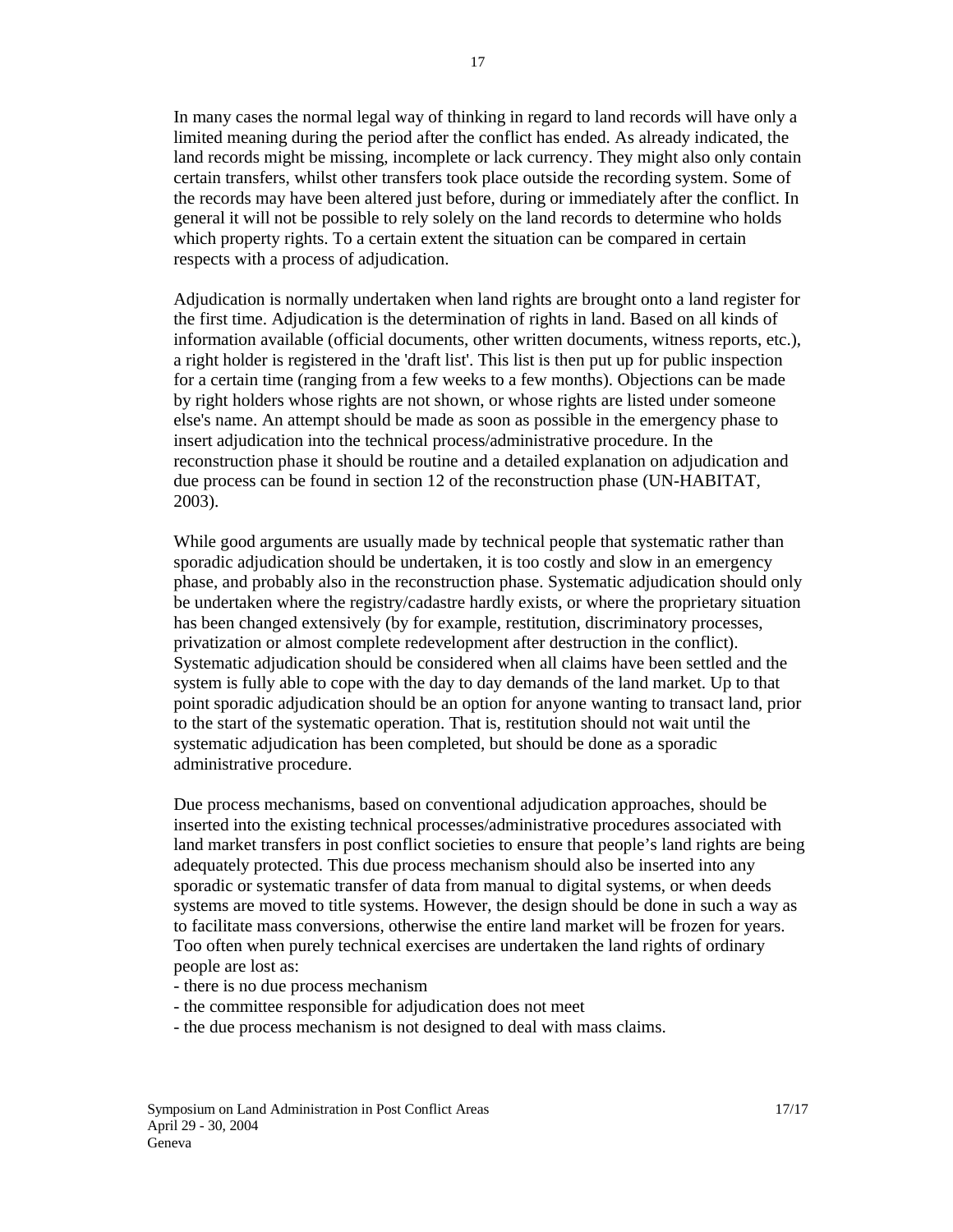In a conventionally operating land registration system it is likely that a rigid hierarchy of legal evidence is applied, tied to the law. However, in a post-conflict situation this should be replaced with a more flexible approach. Different types of legal evidence should be used. The weight given to each type of legal evidence should be determined by an appraisal of the characteristics of that evidence, taking into account the societal, legal and political situation before and during the conflict period. The types of legal evidence which should be used include:

- possession lists
- copies of cadastral plans
- notarized contracts describing the transfer of real property
- contracts on use of apartments
- public housing records
- building permits
- permits of use
- evidence of tax payments
- payments of utility bills
- (oral) witness reports.

A combination of sources of evidence (including some secondary evidence) should be used. A single source of evidence should not be relied upon.

That is, other types of legal evidence, rather than just the land records, could play a key role in determining property rights. Not only should counter legal evidence to the land records be taken into account, it might even be negligent to accept the land records at face value (until proven differently) in certain cases or areas. If land records are taken at face value this may well benefit the group in power over other groups, especially those not presently in the area (e.g. refugees).

Rules of legal evidence should be developed which:

- are as far as possible non-discriminatory between the different groups in the conflict
- allow for the likelihood of previously unregistered transfer documents

- use other documentation such as utility or tax bills, information from customary, parallel or informal structures

- accommodate oral witnessing.

An appropriate hierarchy of legal evidence for disputed cases, where different persons claim the same land rights, should be used. This is important when people belong to different groups in the conflict. In these circumstances, the land records recordation should be critically assessed, taking special care in regard to documents signed by persons not presently in the area, especially when the power-of-attorney is used to transfer land rights away from absentee owners. Often proof that a person has paid utilities and/or taxes for a certain property is used to demonstrate use of the property. However, this does not prove what type of right they held (owner, possessor, tenant).

Measures in regard to land market transfers are likely to be needed to protect the rights of persons who left or were forced out of the area. This can include offices for the lodgement of claims located in other areas and/or countries. It may also be necessary to assist these persons to object against a forthcoming registration of ´their´ land right in the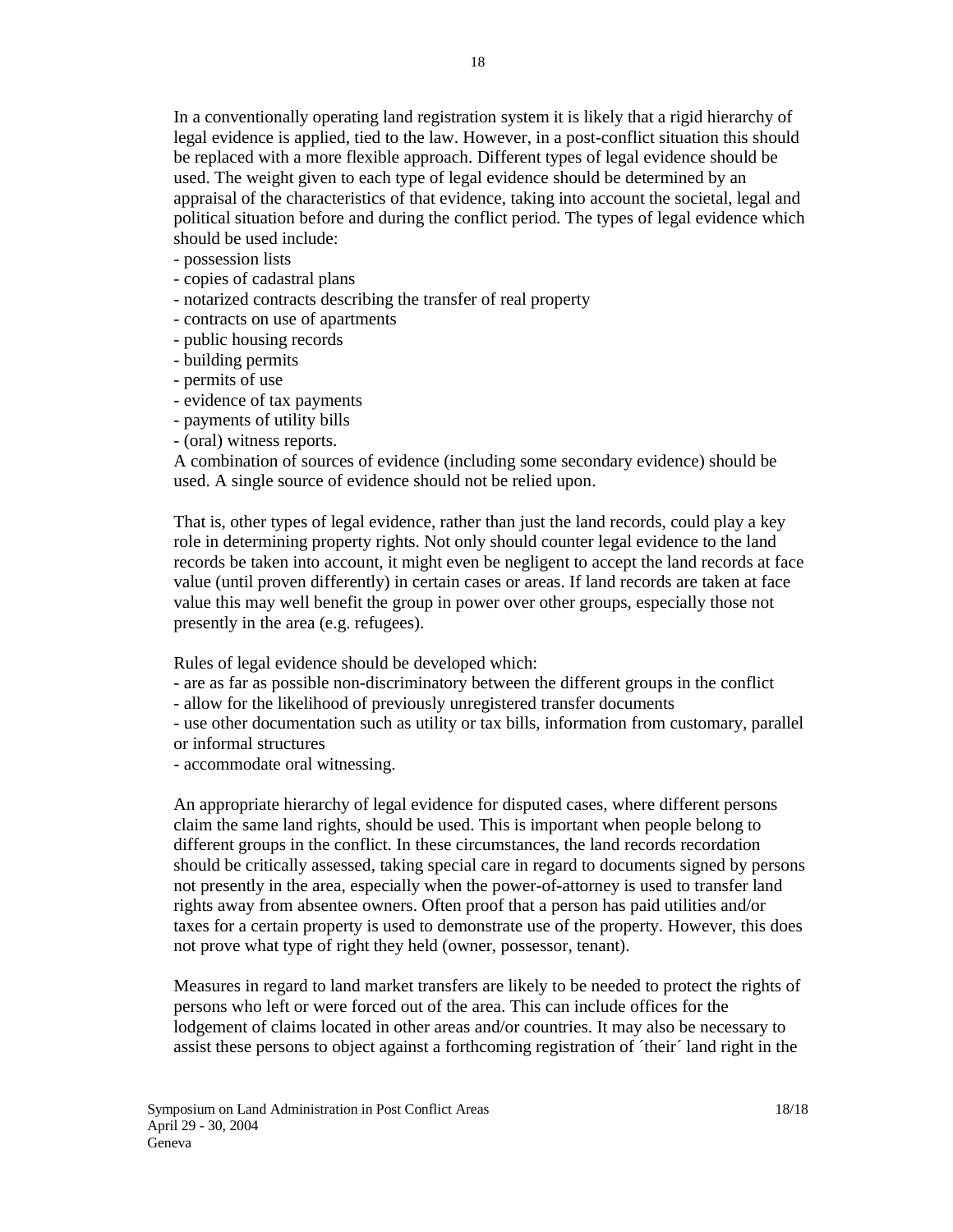name of some else. The registration of the transfer will not be finalized for a certain period in that case. This will allow persons whose land rights have been illegally altered to claim against the 'soon to be registered right' for say a period of 3 months. If the period is too long it will limit the operation of the land market, including mortgages. An additional safeguard is to work with the registration of deeds, in which counter claims are never totally ruled out, or to start with provisional or qualified titles that can still be challenged until they become full titles (e.g. after 3 to 5 years).

At least one of these options is a necessary to avoid the development of a *de facto* victor's land register. A balance will have to be found between allowing a (formal) land market to start as soon as possible, and having a certain level of security in that market, without neglecting the rights of certain groups.

In a post conflict situation trails of legal evidence and a flexible hierarchy of legal evidence need to be used both for dispute resolution and land market transfers. It is likely that this type of legal evidence would better fit a deeds registration system (preferably with a parcel based (cadastral) index), rather than a title registration system, which is based on the idea of indefensibility of the main records (land book).

## 11. **CONCLUDING REMARKS**

### Migration paths

In view of the challenge of introducing, re-establishing or improving of the registration of information about ownership, etc., it would appear to be preferable to implement simple systems that can evolve into more complex systems over the course of the years. Governments could adopt the following incremental approach to the implementation of their land administration systems:

- develop a long-term scenario specifying the land-policy tools ultimately to be supported by the land administration system

- assign priorities: in which sequence should tools be provided with support.
- decide on the minimum contents of the registers and maps
- design simple processes, and accept imperfections
- design systems which are scalable

- develop a migration path for the evolution towards the intended long-term use of the system

- anticipate ICT resources that can be introduced in the course of the years
- avoid accurate surveys of boundaries whenever possible during the initial phase

- avoid intensive investigations for the guarantee of titles, and accept the imperfections inherent in the recording of transfer documents (deeds).

Since countries exhibit differences –as do their attitudes, histories and societal cultures– it is not possible to draw up a general specification of the best migration path. However the adoption of the incremental approach as discussed above could provide a suitable framework for the successful implementation and development of a land administration system.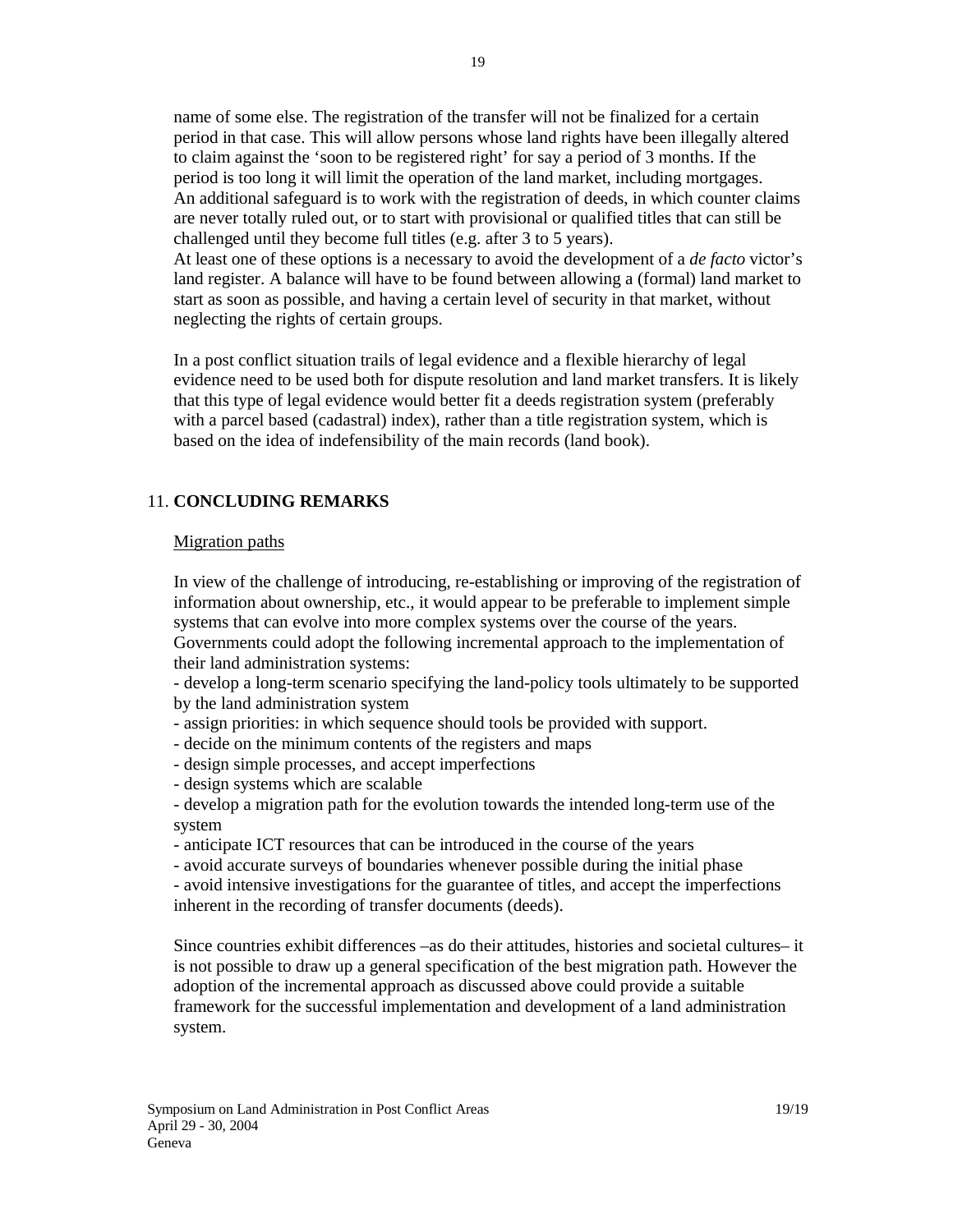#### Administrative procedures containing due process

The technical processes/administrative procedures used in a stable situation are necessary but not sufficient in a post-conflict situation involving land. Due process and/or adjudication mechanisms have to also be included in the technical

processes/administrative procedures to protect the land rights of:

- those who have been forced to abandon their property because of the conflict, especially if they have been forced to move out of the country/territory. These people's rights have to be protected against the invasion, the falsification of documents and/or use of false intermediaries/middle men.

- individuals whose land records may have been illegally altered.

- individuals whose land records have been lost/removed.

- internally displace persons and refugees and returnees, some of whom might not be able, or willing, to abide by conventional rules.

- individuals whose property transfers were previously done in secret because of discriminatory laws.

- individuals whose property transaction was started but not completed, either because of discriminatory procedures, or because of the conflict.

- individuals caught up in double sales, where the same land has been sold more than once, because of a lack of information by the buyers and/or post conflict conditions.

Two key mechanisms have to be used, namely, firstly increasing the range of legal evidence used to assess the right of individuals to property and land. The second mechanism is the development of due process and/or adjudication mechanisms. These mechanisms are described in section 10.

In short, in a post conflict situation there should be:-

- adjudication inserted into selected land market transfers administrative procedures. This selection should be based on a big picture evaluation about what is happening in the land market in regard to disputes and illegal operations. Adjudication should be obligatory - this adjudication should be sporadic and not systematic

- it should include public notice in a number of places and a site inspection where

possible

- it should use registry/cadastre legal evidence as well as other evidence of land rights - a deeds system should remain in place, rather than convert to a title system at an early stage.

#### Keep the local situation in mind

Even more than in applies to land administration in general, one should keep the local situation in mind in the post conflict area. In addition to all the challenges of setting up a land administration system as they are often experienced in developing and transition countries, special attention is needed for the post conflict situation. Land issues are almost always part of the conflict, and ignoring these would lead to a non-sustainable land administration system, and even threaten the post conflict situation in general. There are no easy ways out, and it will not be realistic to tackle all aspects of the land administration at once. A phased approach will be needed, in which priorities need to be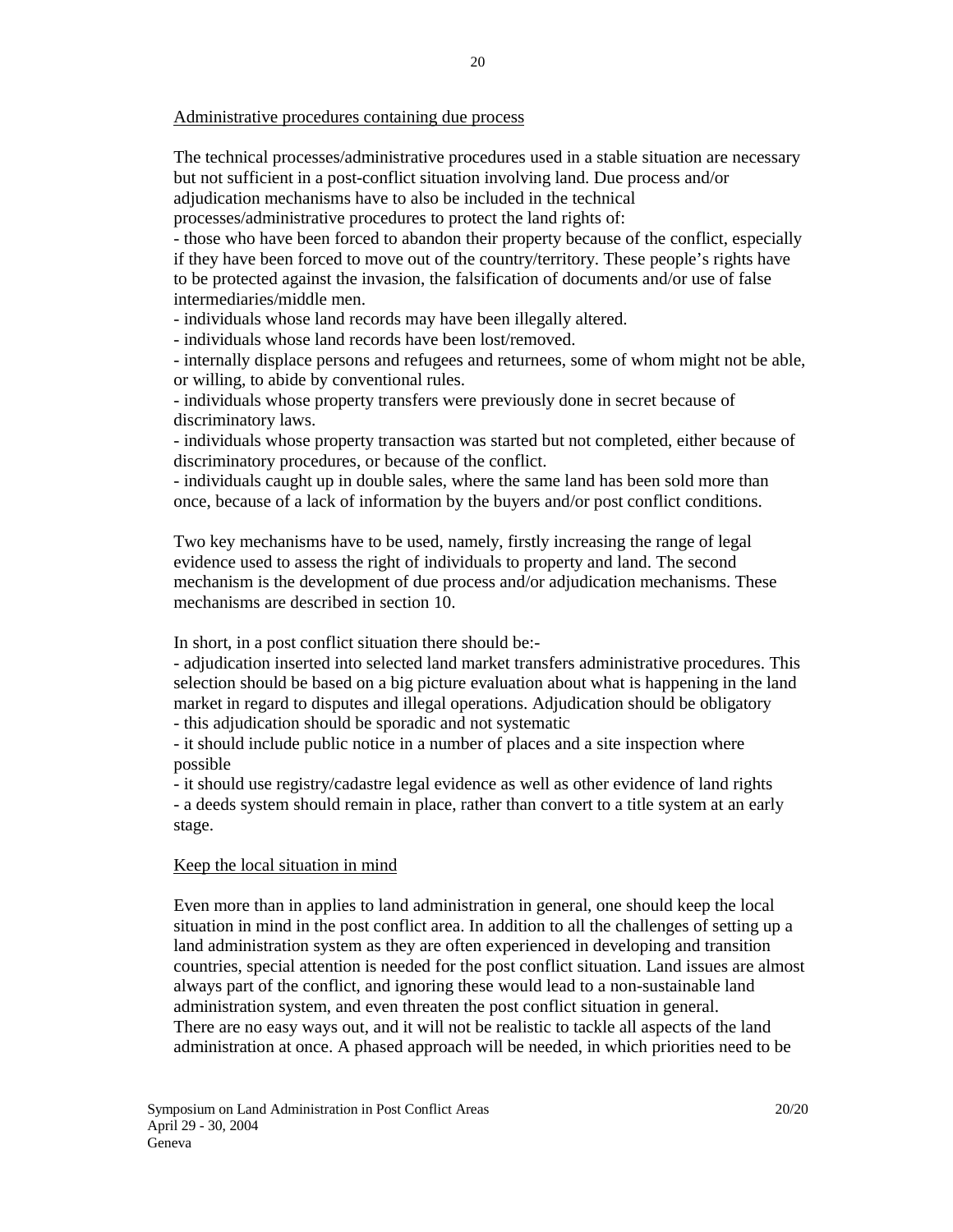set due to the local needs and urgencies. It is good to look at other countries (especially in the same region and/or slightly ahead in its post conflict development), but not to copy whole system designs or laws from.

## **ACKNOWLEDGEMENT**

The authors like to thank UN-HABITAT Disaster Management Branch and Land and Tenure Section for the contract under which they contributed to the land management assessment tool (UN-HABITAT, 2003), parts of which have been included in this paper as well.

## **REFERENCES**

Bogaerts, T. & Zevenbergen, J. (2001) Cadastral Systems - alternatives, in: Computers, Environment and Urban Systems, Vol. 25/4-5, p 325-337

FIG, 2002, Proceedings Symposium Land Redistribution, Pretoria SA 2002

GTZ, 1998, Land Tenure in Development Cooperation, Wiesbaden 1998

Dale, Peter F. & McLaughlin, John D. (1999). Land Administration, Oxford University Press

Palmer, D., 1996, Incentive Based Maintenance of Land Administration Systems, PhD dissertation, University Florida 1996

UN-HABITAT (2003) An immediate measures land management evaluation tool for emergency through to reconstruction post-conflict situations, Un-edited version, Nairobi, December 2003.

Van der Molen, P., 2003, Future Cadastres, FIG Working Week Paris 2003

Zevenbergen, Jaap (2002) Systems of Land Registration; Aspects and effects (PhD-thesis TU Delft), Publications on Geodesy 51 (ISBN 90 6132 277 4), 2002, Delft: NCG, Netherlands Geodetic Commission, 210 pages

## **BIOGRAPHICAL NOTES**

Dr. Zevenbergen is associate professor in geo information management at the section Geo information and Land Development of the OTB Research Institute for Housing, Urban and Mobility Studies. In 2002 he completed his PhD study on systems of land registration, based on case studies in four different countries. He has been involved in legal advice and law drafting related to cadastral and lands registration projects in Moldova, Bulgaria and Suriname. In 2003 he had the privilege to accompany Dr. Clarissa Augustinus on the assessment mission to the HABITAT Kosovo Cadastre Support